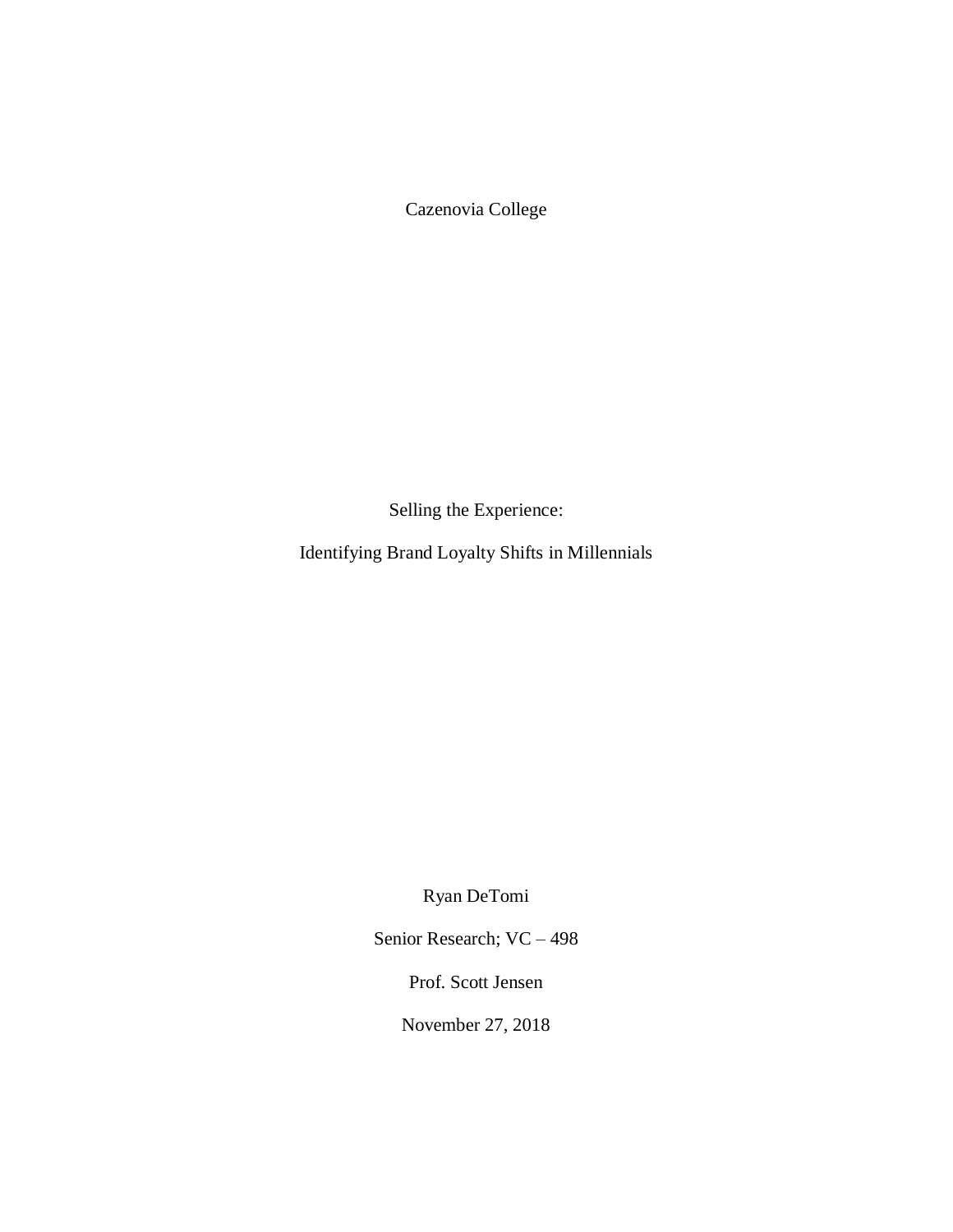Claims of loyalty and association between Generation X and any brand to which they feel a connection have led brand agencies to target Generation X as their main audience for years. However, today this generation is no longer the main consumer demographic in the eyes of a marketer. As Generation Y, or Millennials, leave college and fully enter the consumer marketplace, the conventional wisdom is that this new demographic does not have the same loyalty as their Gen X counterpart. While some analytical data may support this theory, the reality is that millennials, although still interested in developing brand relationships like their predecessors, are redefining the brand-consumer relationship through experiential marketing.

According to Investopedia, a company that provides financial education and analysis, brand loyalty is "a pattern of consumer behavior where consumers become committed to brands and make repeat purchases from the same brands over time. Loyal customers consistently purchase from their preferred brands, regardless of convenience or price." Although maintaining brand loyalty may not be the highest concern of a brand, it is essential for one very fundamental reason: cost. Interestingly enough, brand loyalty is more than just an intangible concept; it is an essential tool in maintaining existing customers. If a brand has an established consumer base that will continue to purchase its products, no effort needs to be made in order to ensure their patterned purchases continue. Therefore, marketers and advertisers need not spend their cash towards advertisements targeted toward their loyal consumers. Rather they can focus their advertising and funds toward attracting new potential demographics. In addition, brand loyal customers are potentially the best product representatives that there are; see Figure 1. (Khamwon). This is associated with the idea behind word of mouth advertising in which consumers can either promote positive or negative messages of a brand to their fellow family and friends. Therefore, if an individual loves a brand, they are more likely to become brand loyal as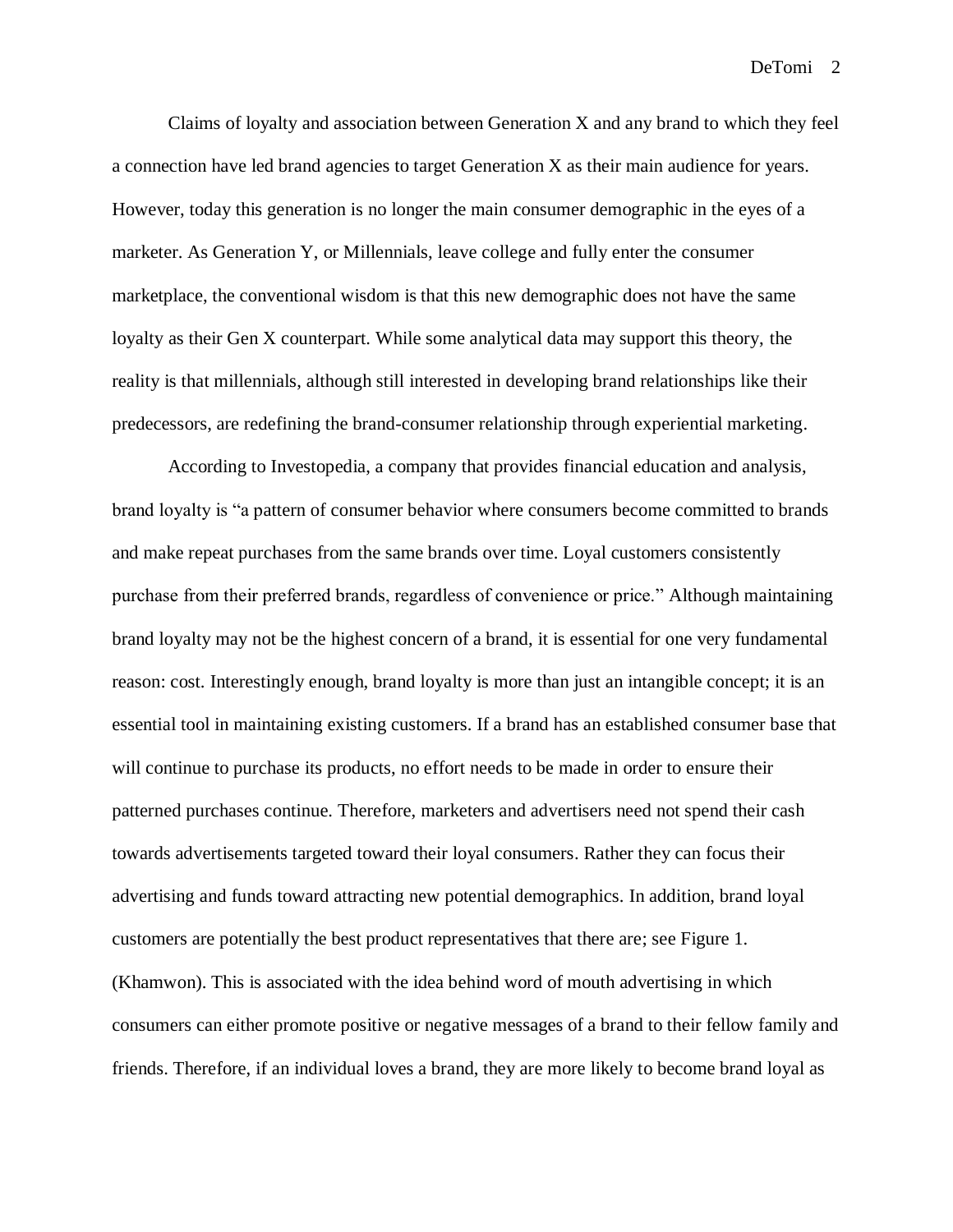seen in  $H_1$ . In continuation,  $H_2$  shows that if an individual is brand loyal, they are more likely to promote positive feedback on the brand. However, this can also be achieved without brand loyalty as shown in H<sub>3</sub>. Nevertheless, if a company obtains a strong consumer base that not only loves the brand and is brand loyal, the company in turn will save money due to a free form of advertisement from its consumers.



**Figure 1: A Conceptual Framework and Hypothesis**

Imagine walking into a local grocery store. The loud chaos of carts clanking and scanners chirping travel the aisles. The consumer has the sole intention of purchasing laundry detergent, and she knows exactly where it is located. Upon reaching the aisle, she reaches for the \$17.94, 150 fluid ounce liquid pump Tide detergent. However, simultaneously she notices that All's 184.5 fluid ounce liquid pump detergent cost significantly less, valuing at \$12.87. While one might assume it would be more economically conscious to purchase the All detergent, without hesitation, she grabs the Tide bottle, cashes out, and heads home to complete her laundry. The previous scenario similarly represents the shopping habits of Maggie, a brand conscious consumer who remains loyal to Tide as well as several other brands. At the age of 51, Maggie is within the target demographic of Generation X, the most traditionally brand loyal generation of our time (DeTomi, Personal Interview).

For the purpose of this research, it is important to note that Generation X, also known as Gen X, is a demographic cohort whose members were born between the years 1965 and 1980 (The Generations). Members of Gen X were the children of the largest generation ever seen, the Baby Boomers who were born between the years 1946 and 1964 (The Generations). Although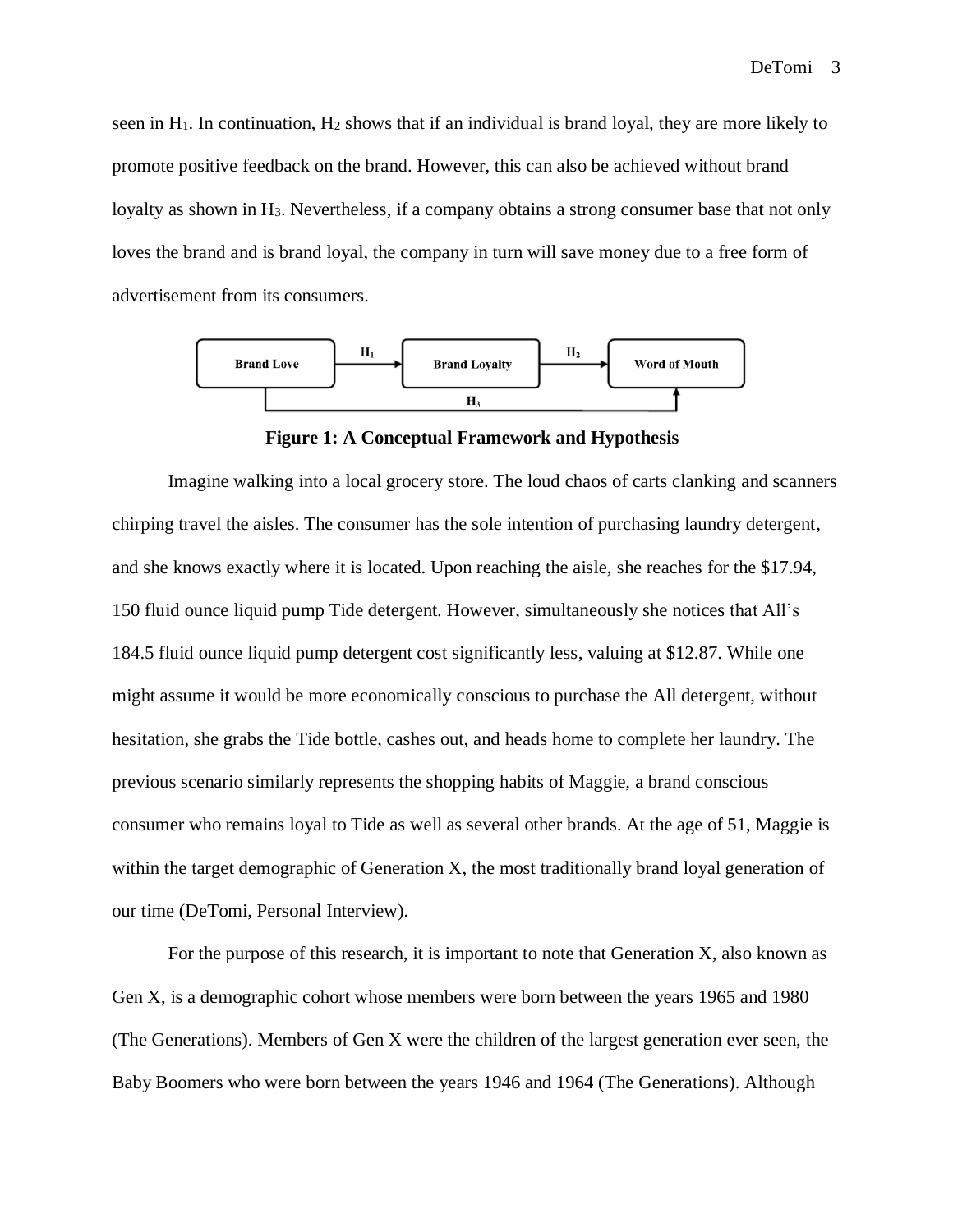Baby Boomers were loyal to brands during the years in which they were the primary source of spending, studies have shown the extent of their loyalty was not quite as deep as their children's. In a study conducted by CrowdTwist, a private consumer engagement and loyalty research company, 46.4% of Baby Boomers reported that they expect themselves to be "extremely likely" to remain loyal to their brands; however, 17.1% agreed that they are "extremely willing" to change the brands from which they normally buy from. This is in comparison to their Generation X counterpart who were less likely to change their brand loyal habits. In fact, 15.8% of Baby Boomers were more likely to change their brand affiliation than Gen X consumers (Reports 9).

This raises two important questions: when does brand loyalty begin, and how does it change from generation to generation? In the following quotation, we are placed in the mindset of a child who does not yet comprehend the idea of brand loyalty. However, her behaviors show that she has a subconscious understanding behind it.

Juliana Rose Tully knew exactly where she wanted her cart to stop in the cookie aisle of her local ShopRite in Livingston, N.J. The assertive 3-year-old was on a mission for chocolate Teddy Grahams. But just as she was about to secure her prized snack, she spotted her hero, Dora the Explorer, on a different box. Teddy didn't stand a chance. "I want those," she proclaimed (Comiteau).

As in the instance mentioned above, youth are showing brand predilection sooner than ever. In fact, Jim McNeal, a retired professor of marketing at Texas A&M University, has concluded that children become "brand-conscious" as early as two years old. Moreover, they can also find a relationship between a brand and their personality. In other words, children believe that the product itself will allow them to fit in or be trendsetters amongst their peers. The case above illustrates this by showing how Juliana feels about Dora. Although she has never had the cookies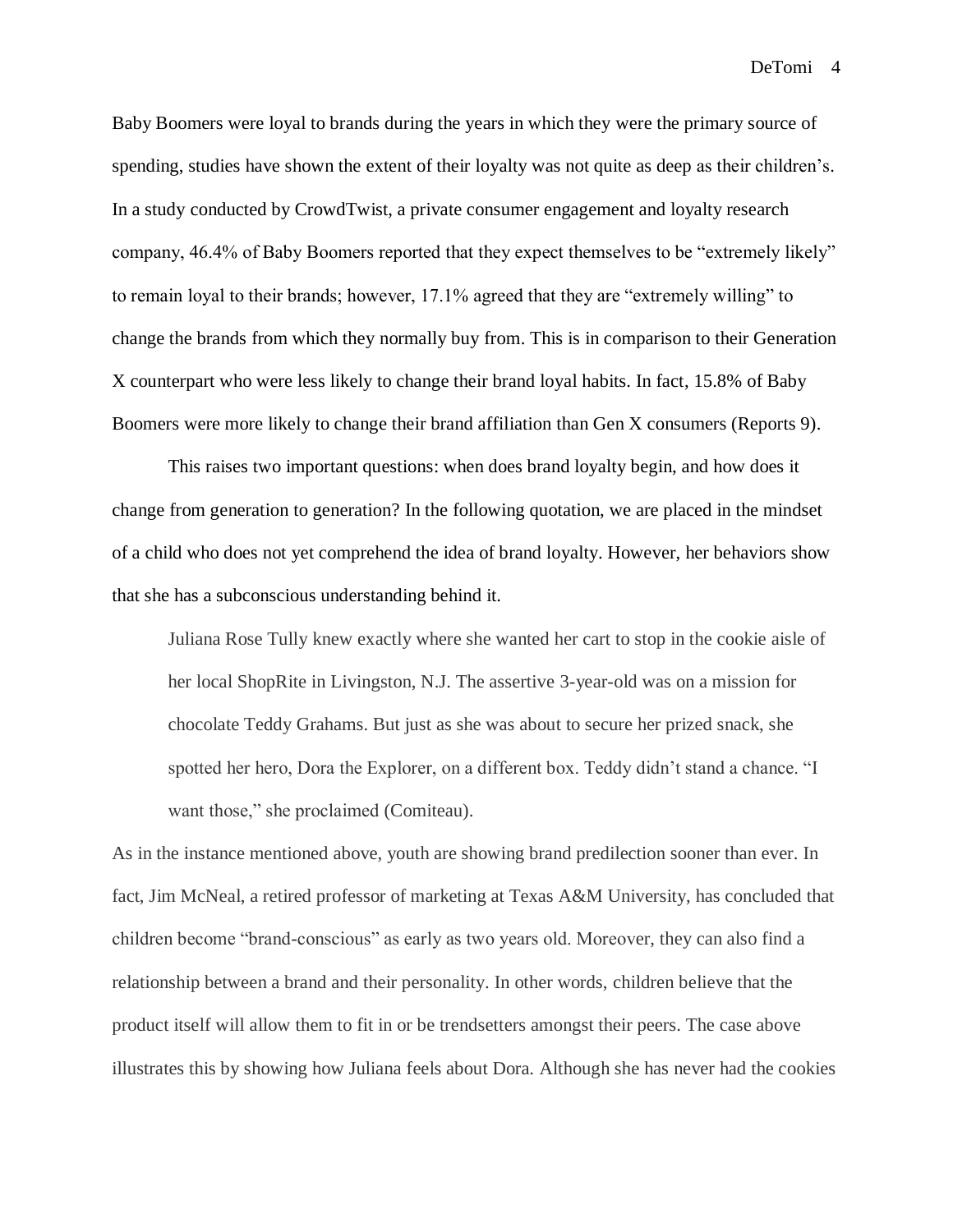before and is unaware if she will like them, Juliana knows she wants the cookies only due to the personal affiliation she has with her beloved explorer. This mature form of brand-conscious behavior usually begins around the age of three to three-and-a-half (Comiteau). This information should come as no shock as our nation has grown up in a brand-aware society.

Conversely, is it possible that kids are simply following in their parents' footsteps? This is the belief of Phyllis Ehrlich, Senior Vice President of promotions marketing for Cartoon Network (Comiteau). Similarly to Ehrlich, Melanie Wiese and Liezl-Marié Kruger, marketing management professors at the University of Pretoria, conducted a study entitled "Parental Influence On Consumer and Purchase Behavior of Generation Y" with the intention of determining "whether a [parental figure] could indeed be seen as good role models to follow and subsequently find whether these role models could significantly influence the consumer and purchasing behavior of Generation Y" (Kruger 23). Wiese and Kruger speak of the importance of how these product and service selections are a direct result of "consumer socialisation [sic]." That is, the development of young individuals, absorbing the knowledge, behaviors and required skills to become functioning consumers in the marketplace (Kruger 22). While there is a wide range of possible influencers who could shape such behaviors of young and upcoming consumers, the most arguable agents are considered "parents, peers, the mass media, retail stores, brands and even celebrities" through the use of advertising, promotional materials, and endorsements (Kruger 23). Therefore, if there is such a wide set of influential representatives shaping the behaviors of upcoming consumers, why is it that parents are deemed the most responsible for this effect?

According to Kruger and Wiese, the majority of our actions in terms of consumer behavior are developed as children (23). In the literature review of this study, two professors,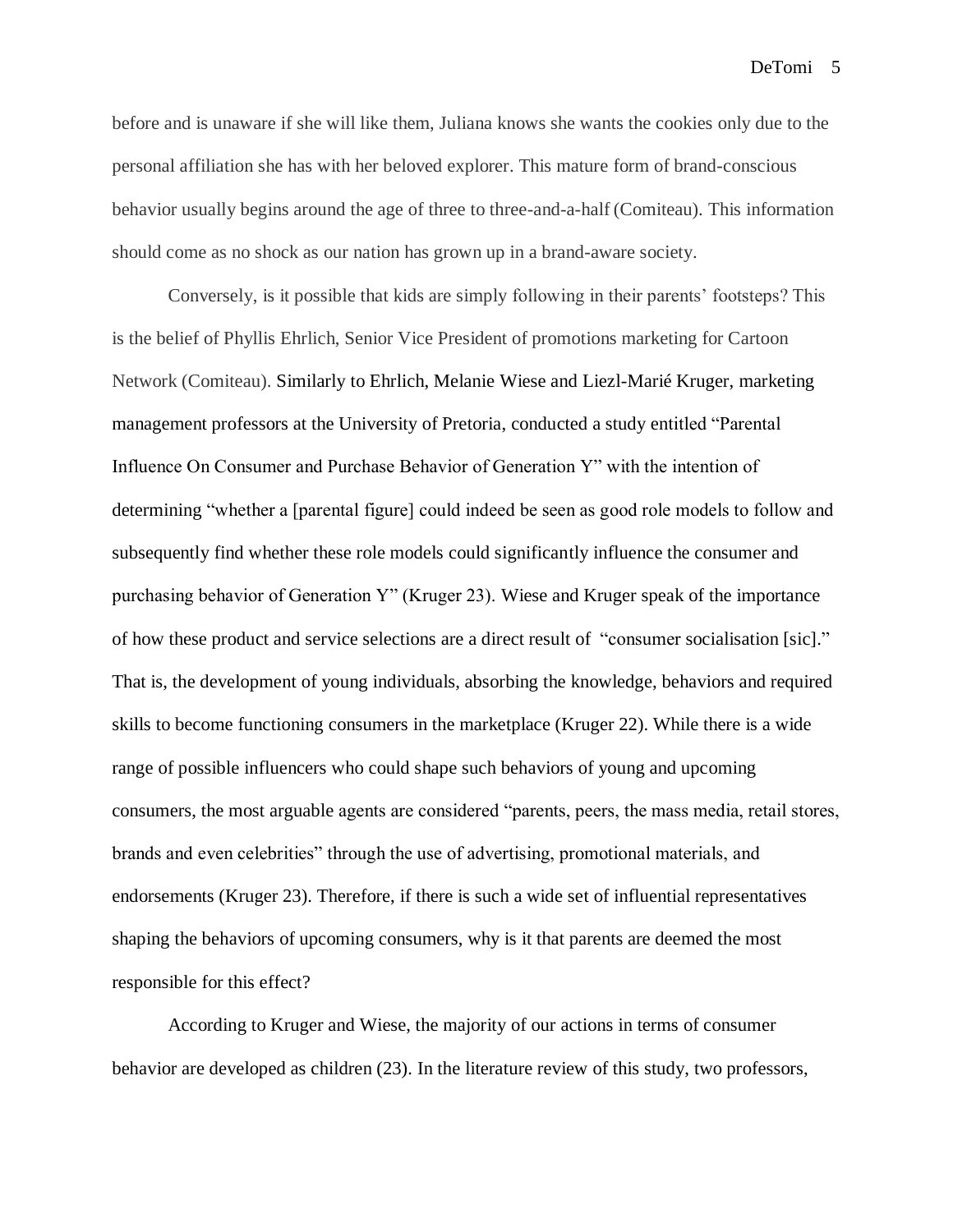Ying Fan and Yixuan Li from the Brunel Business School in London, argue that "an individual's perception and beliefs about a significant other are formed during childhood and that the process of forming the specific perception of the significant other during this time will be replicated in situations, as the individual grows older" (Kruger 23). In short, observation is the key factor that influences children to engage in their parents' consumption practices towards both products and services in the early and later stages of their livelihood. Nevertheless, by stating that young individuals learn their consumer behaviors and attitudes from their parents, it is justifiable that parents play an important part in developing the young consumer and their consumption attitudes in the marketplace. Fan and Li agree that parents are the primary socialisation [sic] agent, designating that "[children] would, in time, be able to act as an independent consumer— due to the transfer of knowledge and skills observed in the parents' consuming behavior," and that "[s]hopping habits, as well as product and store preferences, are passed on from generation to generation by the parents, and therefore, they influence the child's consumer [behavior]" (Kruger 24). Via the use of Weise and Kruger's literature review, they were well prepared for a study of their own.

The study titled, "Parental Influence on Consumer and Purchase [Behavior] of Generation Y," hypothesized the passing of beliefs and brand loyalty down from one generation to the next and was confirmed to a certain extent. After evaluating 369 university students representing the younger cohort of Generation Y: individuals aged between eighteen to twentyfive as of 2016, they found it evident that these students' actions in the marketplace are learned via observed behavior and match previously calculated studies that also indicate that "consumption patterns of students correspond with those that students learned in their families" (Kruger 26, 28). However, while they hypothesized that the influence of a parent would directly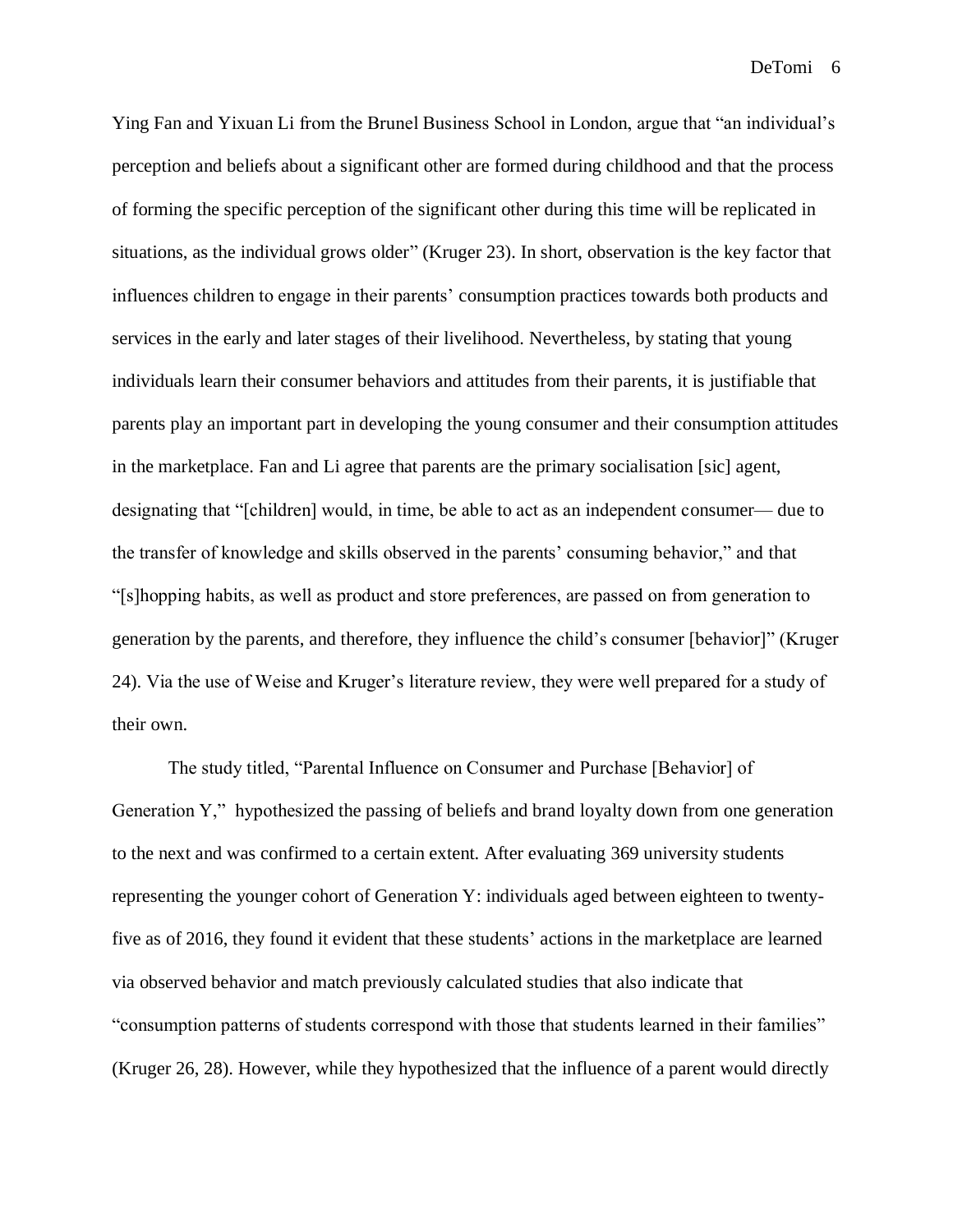impact the purchase behavior of their children, an intermediate variable was discovered: consumer behavior.

As mentioned and illustrated in Figure 2, it was originally believed that the influence of a parent, or parental role model influence, would immediately relate to the same purchase behaviors in their children, as seen in Ha1. However, it was found that the parental influence will have a direct impact on the children's consumer behavior *if* the children had a positive relationship with their parents. For example, if one had good experiences with their mother, and their mother shopped at Wegman's, the child is more than likely to prefer shopping at Wegman's in comparison to another grocery establishment. As shown in the model, Ha2, there is a strong correlation between the consumer behavior of the child and the parent so long as the child held positive views of said parent. Evidentially, given a positive relationship between consumer behavior and purchasing behavior, the child would more than likely make similar purchases as seen in the Ha3 model. Conclusively, in accordance with Kruger and Wiese, "these findings suggest that the parental role model influence is an important variable in Generation Y consumer and purchase behaviors" (28). In fact, according to Marketing Charts, an online database and publication site of marketing stats and analytics, sixty-three percent of millennials say that they use or are loyal to many of the same brands that their parents were or are (Millennials).



**Figure 2: Conceptual Framework of Parental Role Model Influence**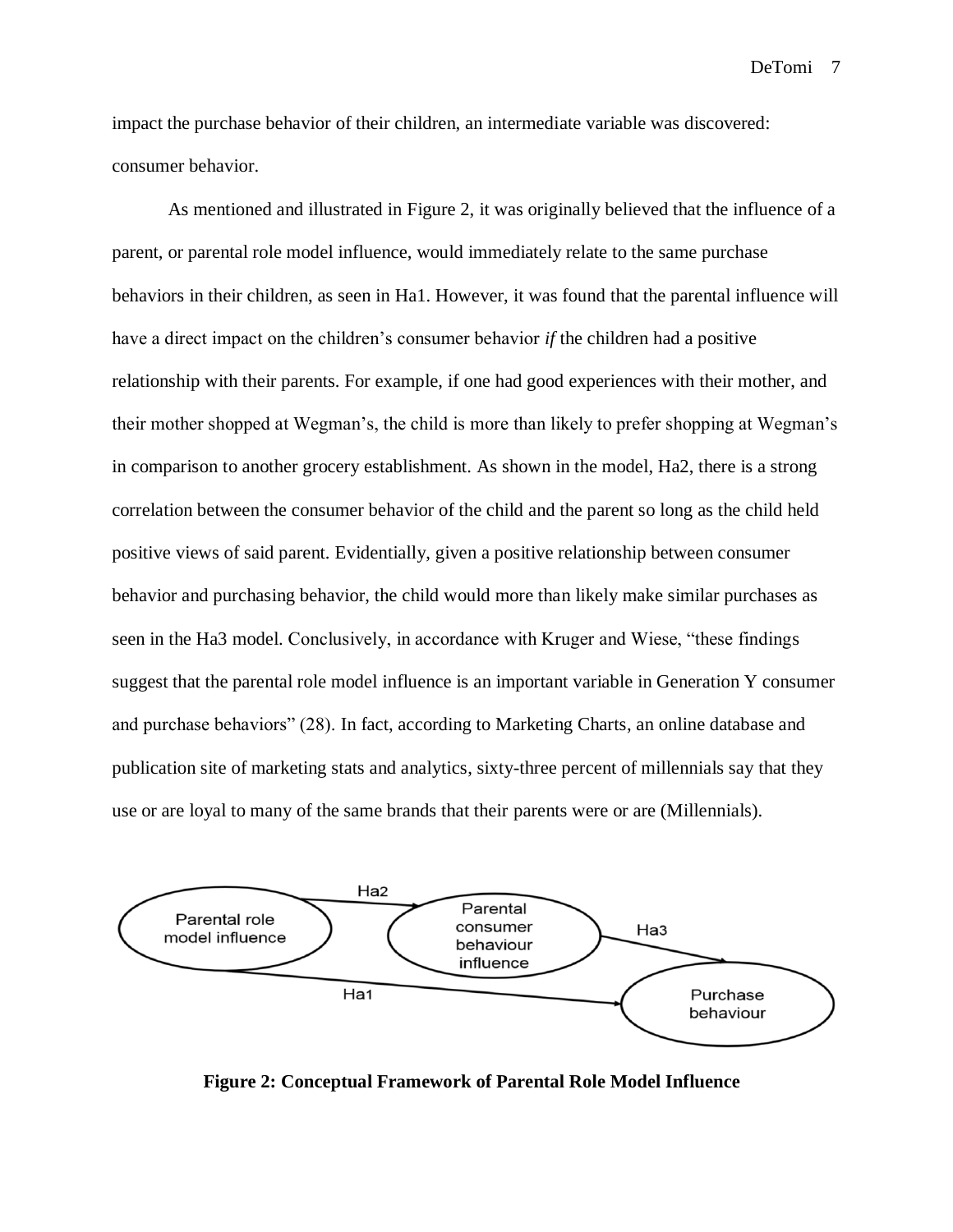However, some marketing data suggests the opposite, that brand loyalty has begun receding over time. According to Jack Loechner, the Editor of The Center for Media Research's daily Research Brief at MediaPost, a study conducted by Daymon Worldwide global concluded that twenty-nine percent of millennials will make repeat purchases from the same brand, which is a whole six percent less than their preceding Gen X counterpart (Loechner). Concerning this topic, defining the



## **Figure 3: Generation Growth**

Millennial generation is substantial to this research. Millennials, also known as Generation Y, or Gen Y, is a cohort of individuals born between 1981 to 1997 (The Generations). As of 2018, millennials are aged between twenty-one and thirty-seven, a time in which this demographic is entering the consumer marketplace full time. This means marketers are going to begin shifting their attention more heavily toward this new demographic. According to the American Marketing Association, Generation X (at 81 million American consumers) takes up 31% of the nation's household income. This leaves room to argue that due to Gen X's high spending power and loyalty toward brands, they should remain the top priority in the eyes of a marketer (Markelz). However, it has been cited multiple times that in this year, Gen Y will have the spending power of \$200 billion; the highest spending power seen in any generation (Schroeder). As shown in Figure 3, it is speculated that millennials will even surpass the baby boomers as the largest generation in American history in 2019 at seventy-three million (Fry). With these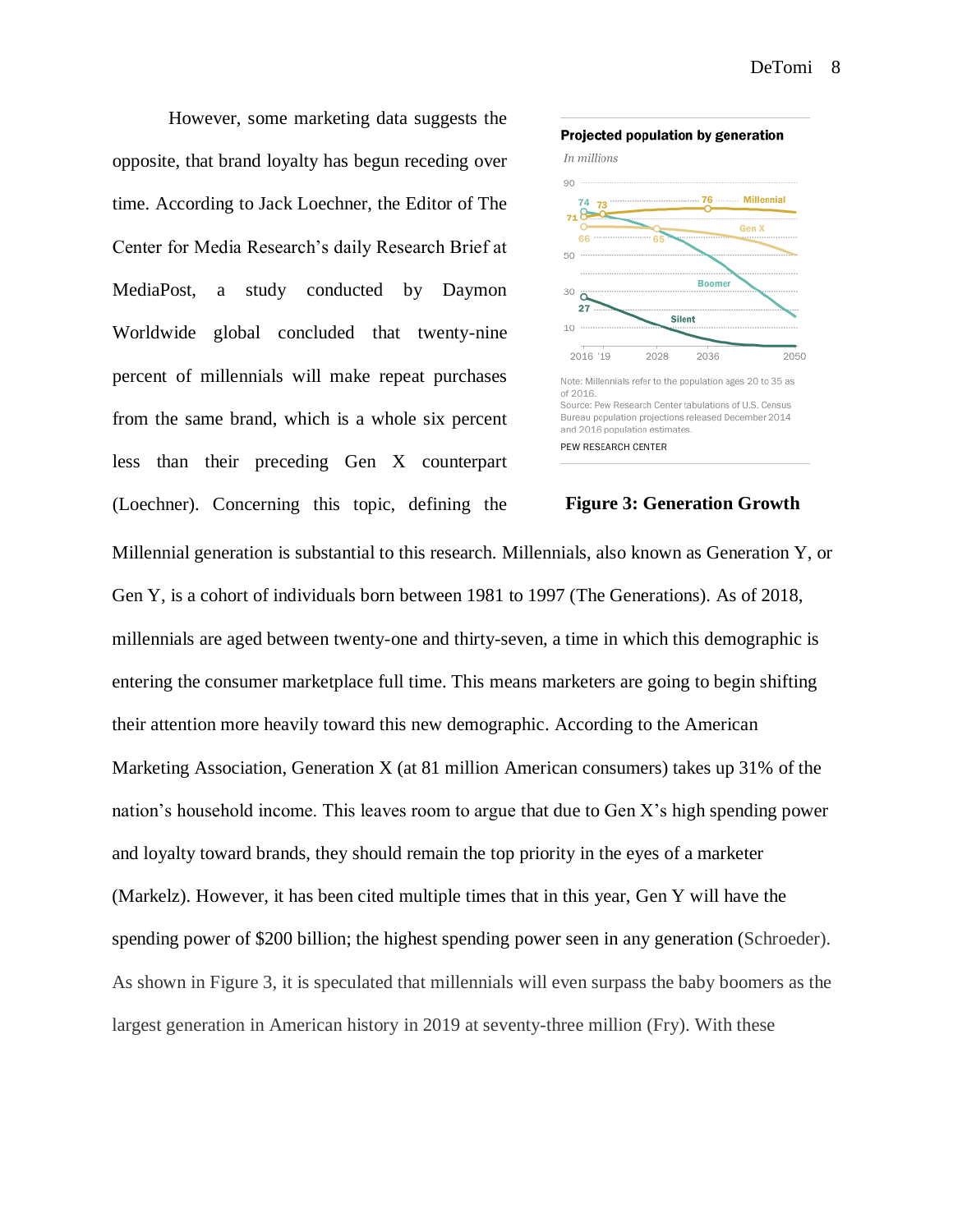numbers in mind, it is difficult to agree with previous acknowledgments arguing to focus the market toward Generation X.

Beginning in 2006, an economic crisis known as the Great Recession began making national headway as housing prices began falling according to Kimberly Amadeo, an international expert on the global and U.S. economy and President of World Money Watch. The result of this \$8 trillion housing bubble caused the Gen X and Boomer generations to lose their jobs, stocks, real estate and more. This made these two generations the most impacted by the effects of the recession. However, millennials were influenced too by the financial crisis of 2008 even if they did not personally lose their personal livelihood like their predecessors. Millennials witnessed their older counterparts foreclose their homes, pinch pennies, and even embrace the verge of bankruptcy. These consequences are still in effect ten years after its starting as recognized in a study conducted by Merrill Edge, a part of Bank of America's retail banking division. They state: "the Great Recession continues to impact how younger generations approach their finances" (3). Furthermore, it was found that an overwhelming 85% of those surveyed will "play it safe" in terms of their financial investments, including life-changing milestones like purchasing real estate, a 78% hold, pursuing their higher educational plans, a 58% hold, and beginning families, a 53% hold (Merrill). In this sense, a hold means waiting on perusing financial investments. However, these are not the only instances in which the spending habits of millennials are monitored.

With the inclusion of technology, information is delivered at our fingertips, causing our consumer experiences to become enhanced. In an age where seven out of eight millennials hold a smartphone in their pockets, it is easy to imagine the numerous portals of accessibility that are granted in terms of readily being able to make shopping decisions. This is especially true with

DeTomi 9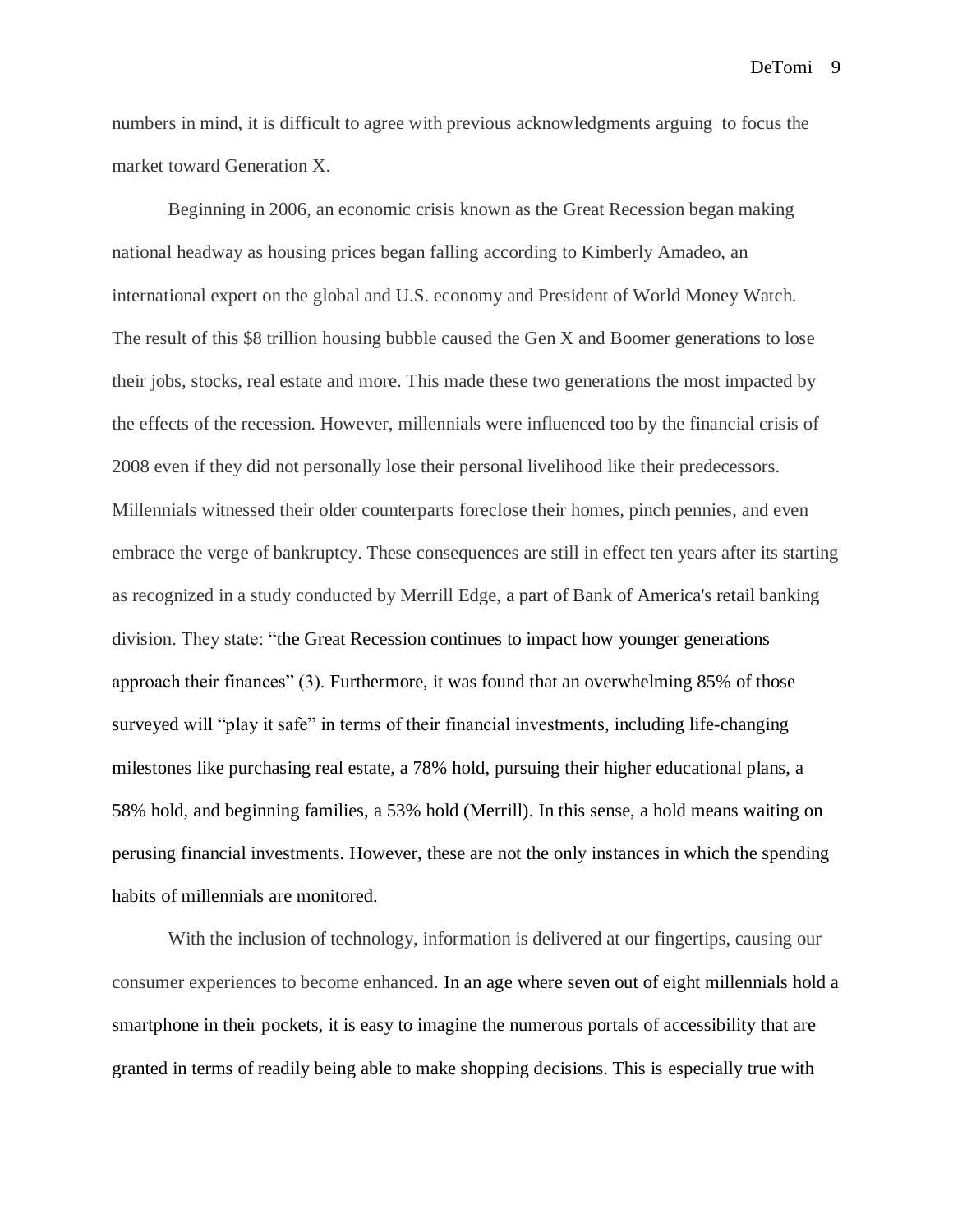features such as Apple Pay and Samsung Pay that are accessible in an instant via touch ID or facial recognition (Marketing). However, according to Richard Kestenbaum, an author, professor, and businessman with degrees from both New York University and Harvard, a near eighty percent of millennials purchase behavior is driven from price (Kestenbaum). This ultimately attributes to a less loyal demographic as more than two-thirds of those surveyed said they would, "switch their brand allegiance if by doing so they can earn anywhere from a dime to \$1, or more, per-gallon-off on gas" (Logsdon). While this demographic is highly focused on interactivity on social media, it comes to no surprise that they find themselves following brands on at least one networking platform. However, their reasoning is not to engage with the brand and its products, but rather to increase the likelihood of receiving loyalty rewards and discounts. In fact, in the report by CouponFollow, quoted by Richard, it was found that seventy-five percent of these users will willingly switch brands in order to receive a discount larger than thirty percent. This is in comparison to the seven percent of millennial individuals who actually engage in their social platforms to become involved with the brand and its product's mission (Kestenbaum).

With only a maximum of thirty-two years apart, it is surprising Gen X and millennials have such polarizing viewpoints. The question becomes why there is such a difference of viewpoints within these two generations? Loyalty programs originated to deepen loyalty and trust between the brand and consumer. Beginning in the late eighteenth century, "premium marketing" allowed early American Merchants to hand out copper coins with purchases, later allowing consumers to trade them in for products on future purchases (McEachern). A similar concept became popular among the Baby Boomer generation in America and Europe with the Sperry & Hutchinson Company Green Stamps Rewards Program. The program ran from the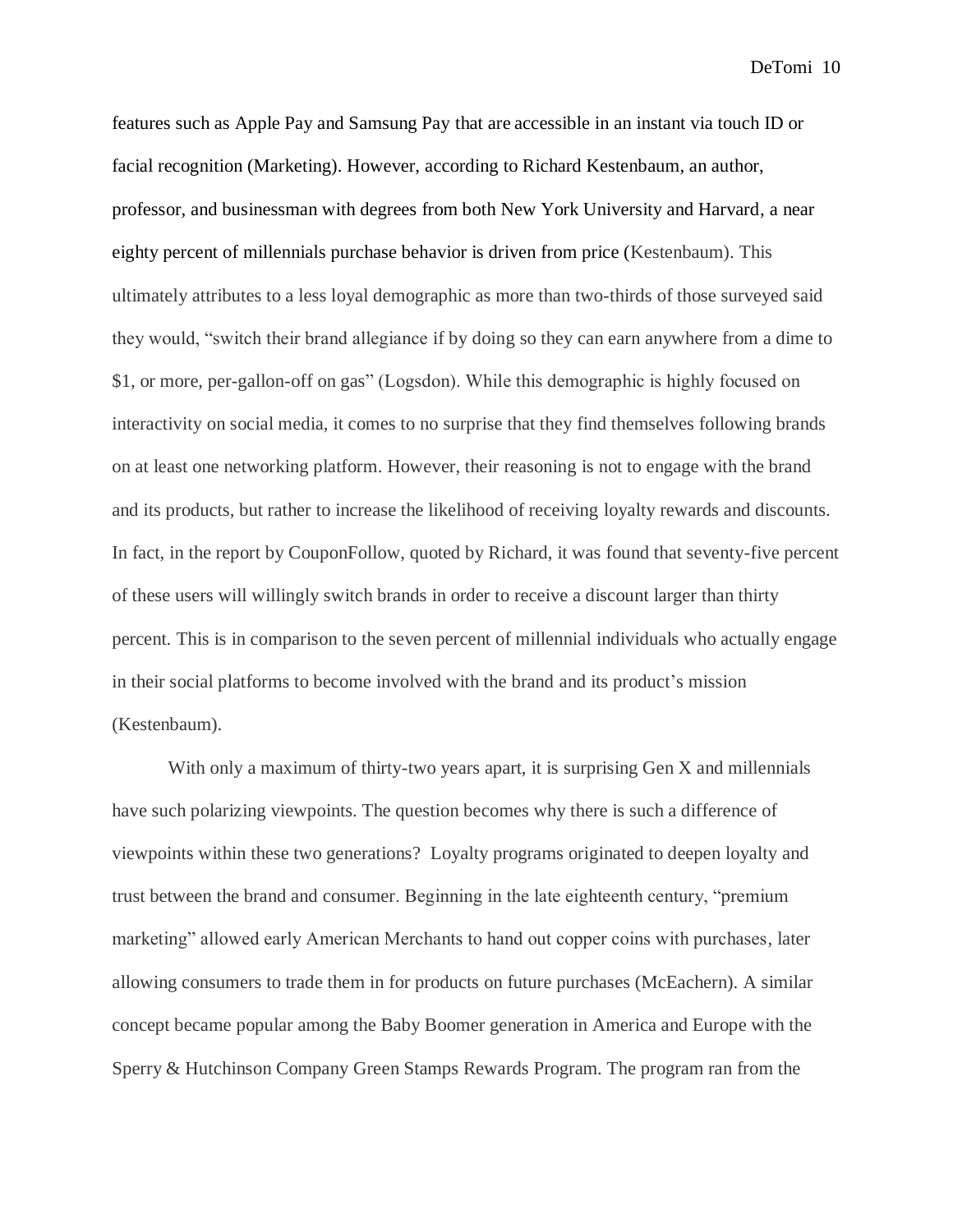early nineteenth century, with resounding popularity from the 1930s well into the 1980s. The stamps were distributed in a variety of retailers to be used as rewards for shoppers. In order to do so, they would dampen the adhesive side of the stamps and adhere them to special S&H booklets that would later be traded in at an S&H location for their rewards or be ordered via catalogs (Kazek). This methodology laid out the design for modern-day loyalty programs consumers have learned to love. With twenty-nine loyalty memberships per household on average, loyalty programs today are used in an effort to save cash rather than as a motive to return consumers to a brand and deepen their loyalty as these programs originally intended (White). Nonetheless, comparing the millennial generation to that of your traditional punch-card "Gen X-er" is imperative to this argument as it is undoubtedly evident that trends are continuously evolving. Perhaps it is justifiable to state that millennials' continual search for a better deal revolves around their desire for instant gratification.

The previous acknowledgements are not the only methodologies presuming the end of brand loyalty, however. Another piece of data suggests brand loyalty is dead by stating "90 percent of common household goods brands are losing market share in certain low-growth categories" (DeMers). According to an article written in *Forbes* by Jayson DeMers, the founder and CEO of a Seattle based content-marketing firm, AudienceBloom, the suggestion on why individuals choose to believe the idea behind the death of brand loyalty is derived from three principles: the information age, the changing nature of work, and corporate distrust. The information age, otherwise known as the digital age or computer age, refers to a technological and historical phenomenon that we are currently residing in, "in which information has become a commodity that is quickly and widely disseminated and [made] easily available especially through the use of computer technology" (Information). Like generations, time periods such as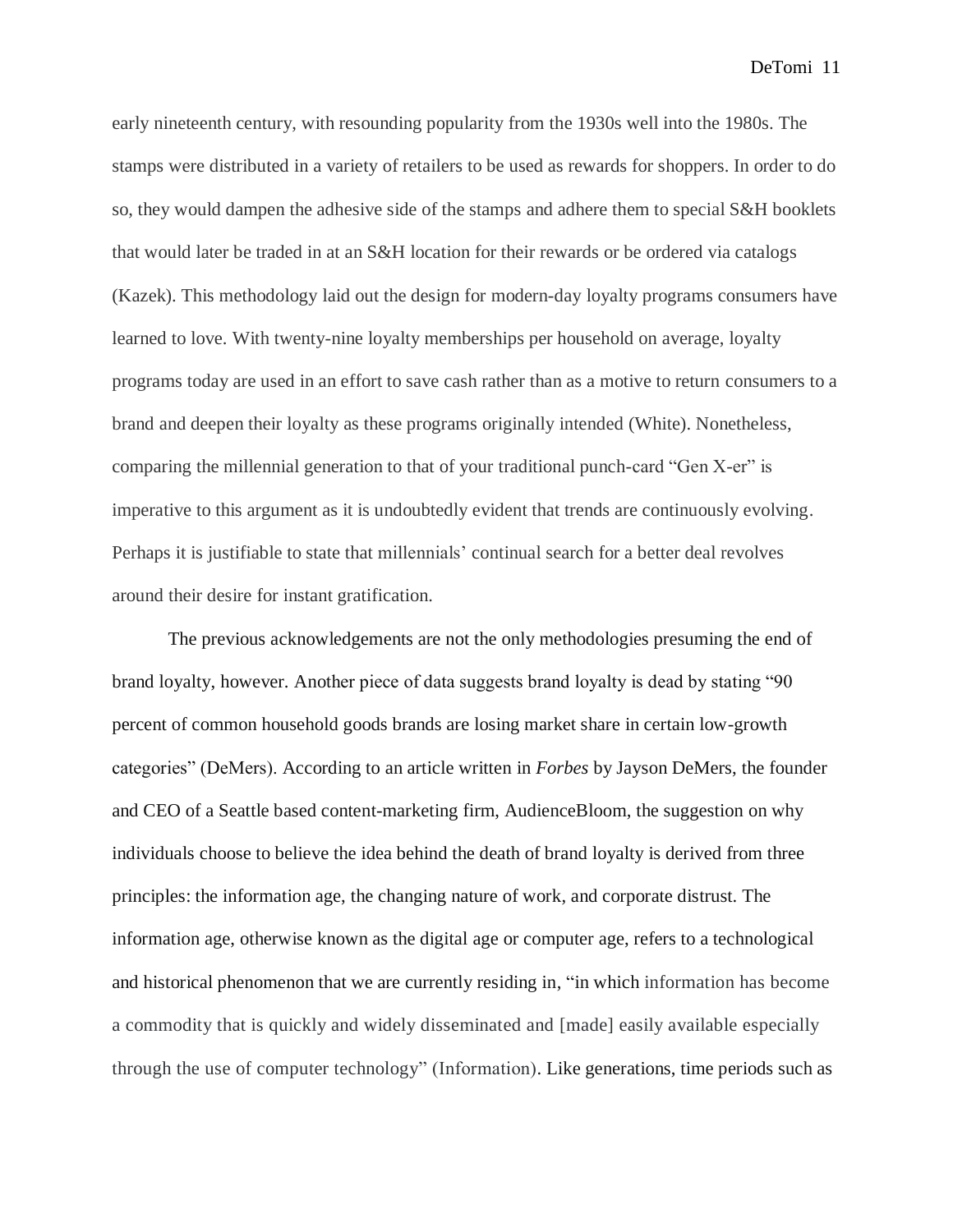these do not have clear starting and ending points; however, it is estimated that this period began roughly around that of the invention of the internet, between 1960 and 1970 (Andrews). Due to this technological achievement, the world has become more connected to one another than ever before, allowing us not only to shop over the web but to have options on *how* we shop over the web. This results in more options to choose from, such as name brands and generic brands that offer the same products, and as a result of that the ability to find cheaper alternatives for their initial web shopping extravaganza (DeMers). Keeping in mind the polarizing viewpoints of Gen X and millennials, it comes as no surprise that the information age may have left brand loyalty out to dry.

In referring back to DeMers' article, "Is the Concept of Brand Loyalty Dying?" the second matter which suggests the end of brand loyalty is coined as "the changing nature of work." In other words, it is more common of the millennial cohort to be adventurous in terms of their careers. For example, while it was common for those in Generation X to find a job, become established, and *"stay put"* until retirement, members of the Millennial Generation are more than likely going to hop from one company to the next making slight career shifts— either moving up the ladder or trying something new altogether. DeMers argues that millennials too have taken an interest in self-employment, which hypothetically reduces the importance of brand loyalty to the majority as they stay away from working with larger corporations (DeMers).

In continuation, it too is often believed that the final nail in the coffin of brand loyalty is attributed to corporate distrust. The news today is filled with one negative occurrence after another, and it is not uncommon to come across a story of a "higher up" supporting or investing in immoral and unjustifiable causes. For example, founder and CEO of Jimmy John's Gourmet Sandwiches, Jimmy John Liautaud, was rightfully targeted after images were released of him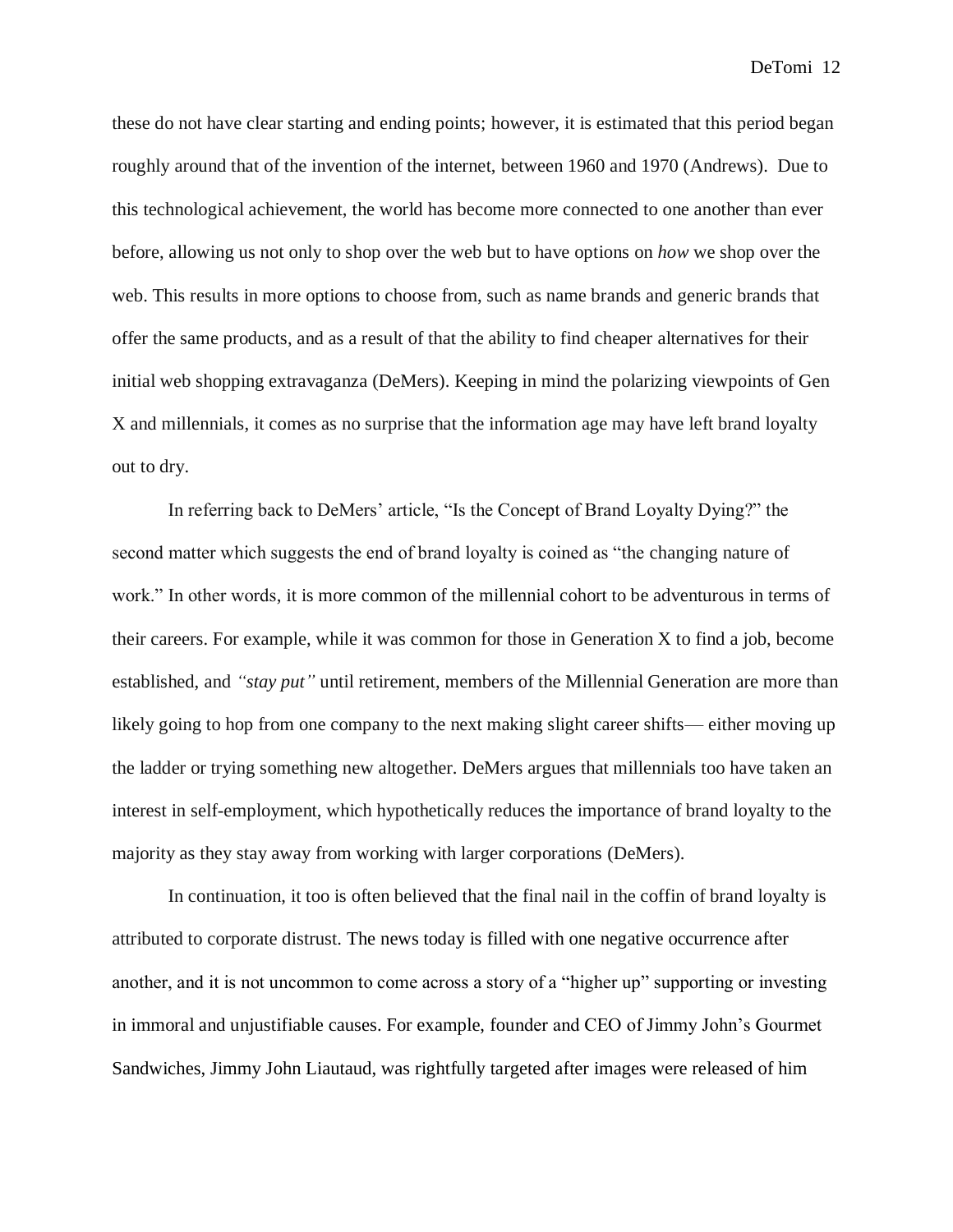posing with his pouched prey in 2015. Millennials value brands who are authentic, or a brand that stands for what they believe in, in all aspects of the company (Baird). Liautaud represents an unfortunate circumstance which caused his company to receive major backlash. Being that the CEO actively participates in trophy hunting, a large number of his consumers requested boycotts. This resulted in a loss of a consumer base that will not only stop purchasing their sandwiches due to a company-consumer dissonance of not wanting to associate themselves with the company, but will result in the spread of negative word of mouth advertising that could affect brand loyalty at large (Peterson). Regardless, actions such as these have provided members of the Millennial Generation with enough reasoning to draw a line between the corporate-consumer relationship in terms of trust according to Molly St. Louis, an executive-level creative consultant with a specialization in brand positioning. She states, "Millennials [do not] trust corporations, so it follows that [they are] dismissive of marketing efforts" (St. Louis).

It was previously mentioned in a study conducted by Daymon Worldwide Global that brand loyalty in millennials was down six percent from its proceeding Gen X counterpart. However, a large sum of evidence still supports the opposite. This raises an important question: how can a source with a large sum of statistical evidence find themselves contradicted with data favoring the existence of brand loyalty within millennials? The reality is simple; the information is not wrong. Brand loyalty is dead *when* compared to the Millennial Generation's older counterparts. But it is otherwise alive and well, resulting in such claims being too direct. As time evolves, so do trends and lifestyle habits. The same goes for brand loyalty; it may not be what it used to be, but that does not mean it does not exist. Rather, it has merely shifted.

Instant gratification plays a major role in the eyes of the millennial consumer. In the perfect world of retail, consumers would purchase products and instantaneously receive them.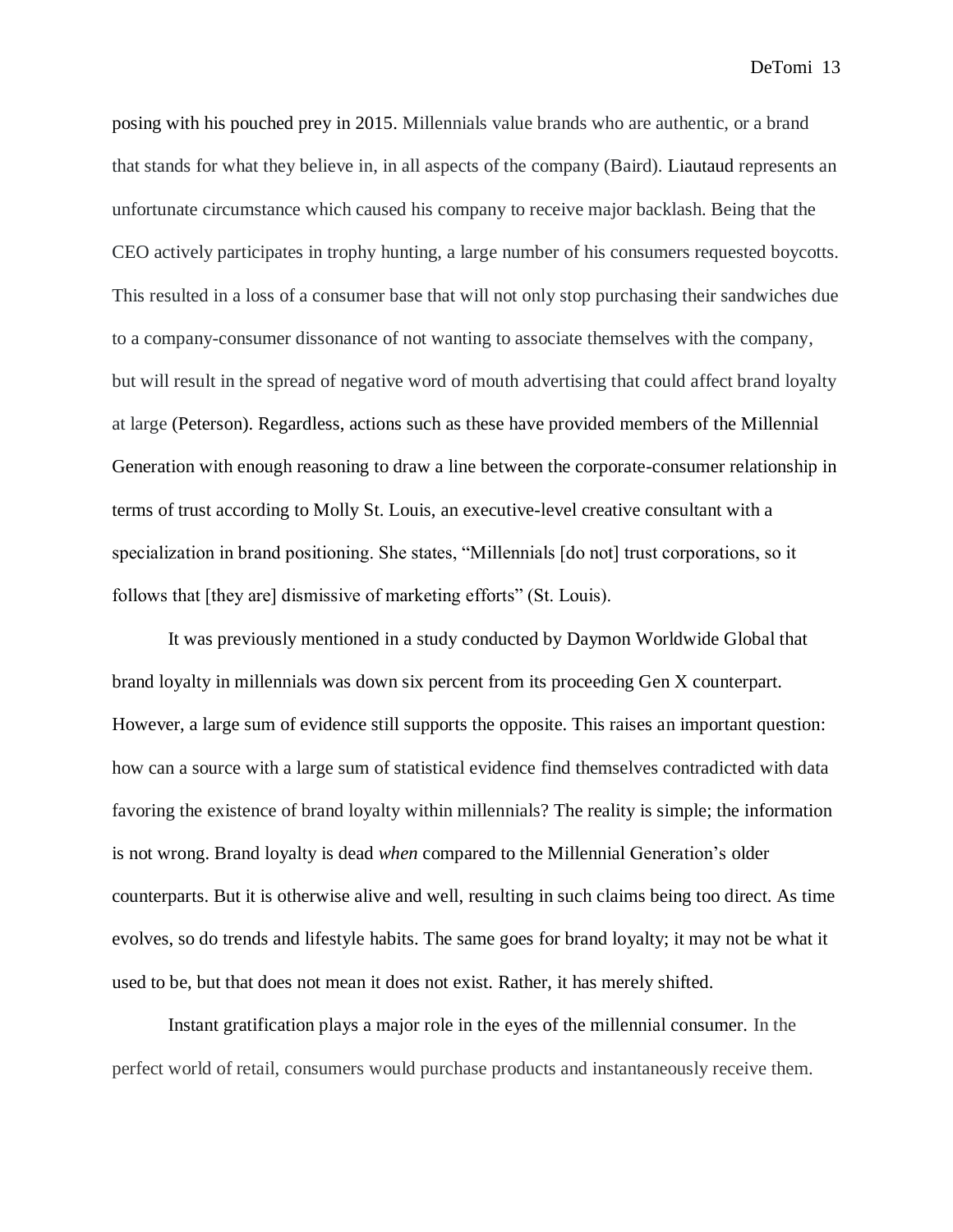However, not everyone is fortunate enough to live in a thriving metropolitan-urban setting with varying degrees of brick and mortars at their convenience. Therefore, consumers turn to the internet in light of their purchasing needs. Take Amazon, the world's largest retailer among the e-commerce industry, for example. Beginning in 1995 as an online bookstore, CEO and founder Jeff Bezos envisioned "an everything store" and by the year 2005, had a program known as Amazon Prime, giving optimal customers speedy and guaranteed two-day shipping (Hartmans). However, as the millennial cohort sneaks its way to be the generation with the largest spending power, Amazon has realized its efforts are not satisfactory enough. This has led to the innovation of Amazon's Prime Air, "a future delivery system from Amazon designed to safely get packages to customers in 30 minutes or less using [drones]" (Prime). While currently in beta testing, Amazon is continuously showing their marketing intention to appeal to its demographic and ensure the gratification of its customers as instantaneously as possible. Moreover, while instant gratification shows a switch in marketing trends between the last few generations, Amazon has its own loyal followers with over one-hundred-million prime subscribers (Vanian). Additionally, according to Statista, a market research and business intelligence database company located in Hamburg, Germany, thirty-nine percent of those aged eighteen to thirty-four as of 2017, the Millennial Generation, are prime members; the highest of any cohort (Statista). Not to mention, according to the twenty-second annual Brand Keys Loyalty Leaders List, Amazon takes the lead for the most loyal consumer base in 2018 (Gazdik). With this information, it can be hard to deny the loyalty of the millennial demographic. However, further information must be explored.

In finding further support of brand loyalty in the behaviors of millennial consumers, a personal study titled "Measuring Consumer Habits in Generation Y," was conducted (DeTomi). In this study, it was hypothesized that this demographic would not only view themselves as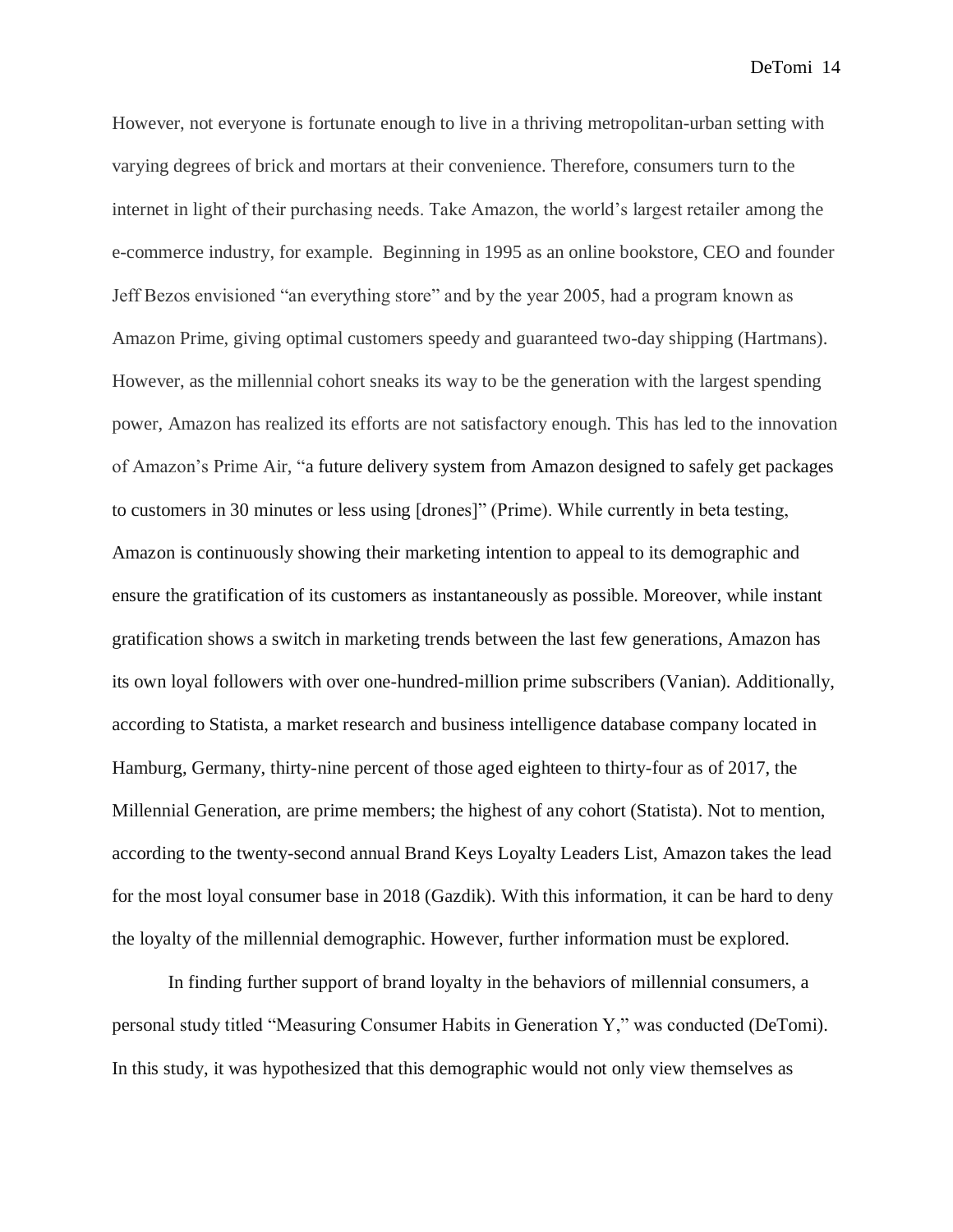brand loyal but show significant evidence toward indicating a seismic shift in brand loyalty trends. This shift identifies as moving from a sense of brand loyalty that is strictly derived from brand quality to an experience-based motive that influences purchasing behavior. Data was collected by means of an online survey with a total of 184 participants who fit the demographic criteria for participation: those aged between twenty-one and thirty-seven. These figures were then collected and analyzed via the use of Likert scales and a Ranking assessment. In evaluation, it was calculated that 51.63% of participants consider themselves to be brand loyal while 86.41% admit to continuously making repeat purchases from the same brand; a favorable dispute against previously cited information. Another intriguing speculation was found to be evident based on the previously analyzed study by Kruger and Wiese, where parental influences impacted the purchasing decisions of Generation Y. "Measuring Consumer Habits in Generation Y" found that 52.18% of participants still purchased the same brands that they grew familiar with in childhood. This is in comparison to 21.19% of participants who disagreed with the statement.

The previous data is further supported by research article, "Millennial Parents are More Brand-Loyal than Other Parents." A large sum of the Millennial Generation's members are beginning families of their own as they approach their late twenties and early thirties. Some studies have concluded that millennials are not as brand loyal than previous generations; however, the National Retail Federation (NRF) suggests the opposite. In their analysis, it was found that half of the millennial parents remain loyal to their brand regardless of cheaper alternatives, and "52% remain loyal despite more convenient options" (Lukovitz). This is particularly important for marketers due to their increased spending power, especially when according to Lukovitz, millennials account for half of children's parents today. Perhaps more importantly, however, how to gage millennial loyalty contrasts from previous generations.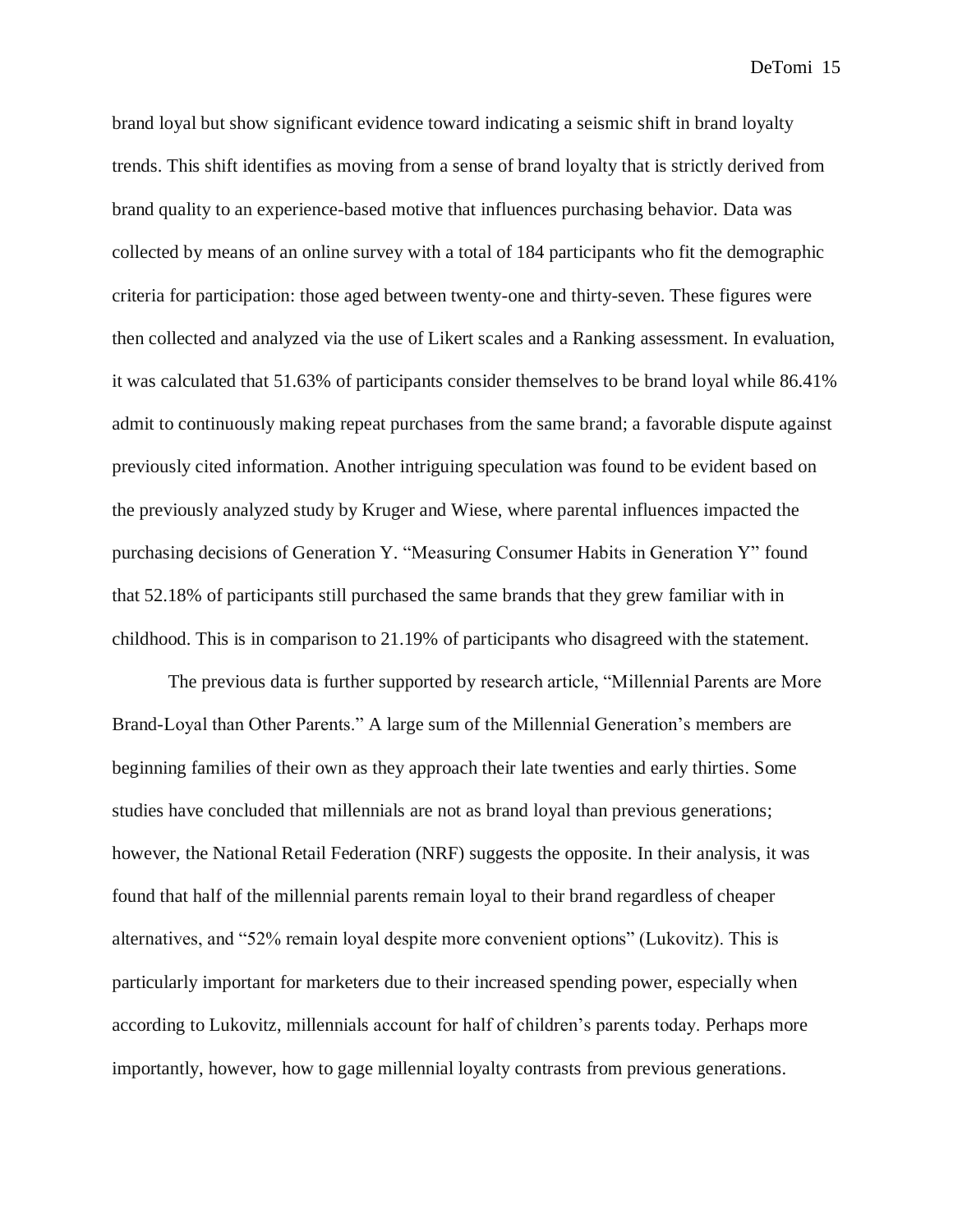In Lukovitz's research, it was noted that understanding the priorities of the millennial consumer is a must before comprehending how this demographic shops. Therefore, while it is been made relevant that the financial crisis has caused a shift in the values



**Figure 4: Brand Valuations**

between Generation X and Y, the opposite holds true. According to the NRF's findings, convenience is a large contributor to this generation with data indicating "86% have used sameday shipping (versus 67% of other parents), and 40% use subscription services to receive automatic shipments of staples like diapers at discounted prices" (Lukovitz). In continuation, customer service is claimed to be of the utmost importance by Katherine Cullen, director of retail and consumer insights for NRF, with attention drawn to the fact that "brands and retailers must deliver on both price and quality" to appease this demographic (Lukovitz). This statistical information coincides with the personal study completed, with minor separating distinctions due to a larger pool of millennial participants that do not identify as millennial parents. These individuals identified the top three most valued entities in brand loyal behaviors to be quality, price, and accessibility, in said order as seen in Figure 4. The average ranking of the results concluded that while quality and price both are with utmost certainty the primary concerns of the millennial consumer, the suggestion in which price undermines the importance of quality is inaccurate as quality holds a 4.00 average in comparison to a 3.94 average of price (DeTomi).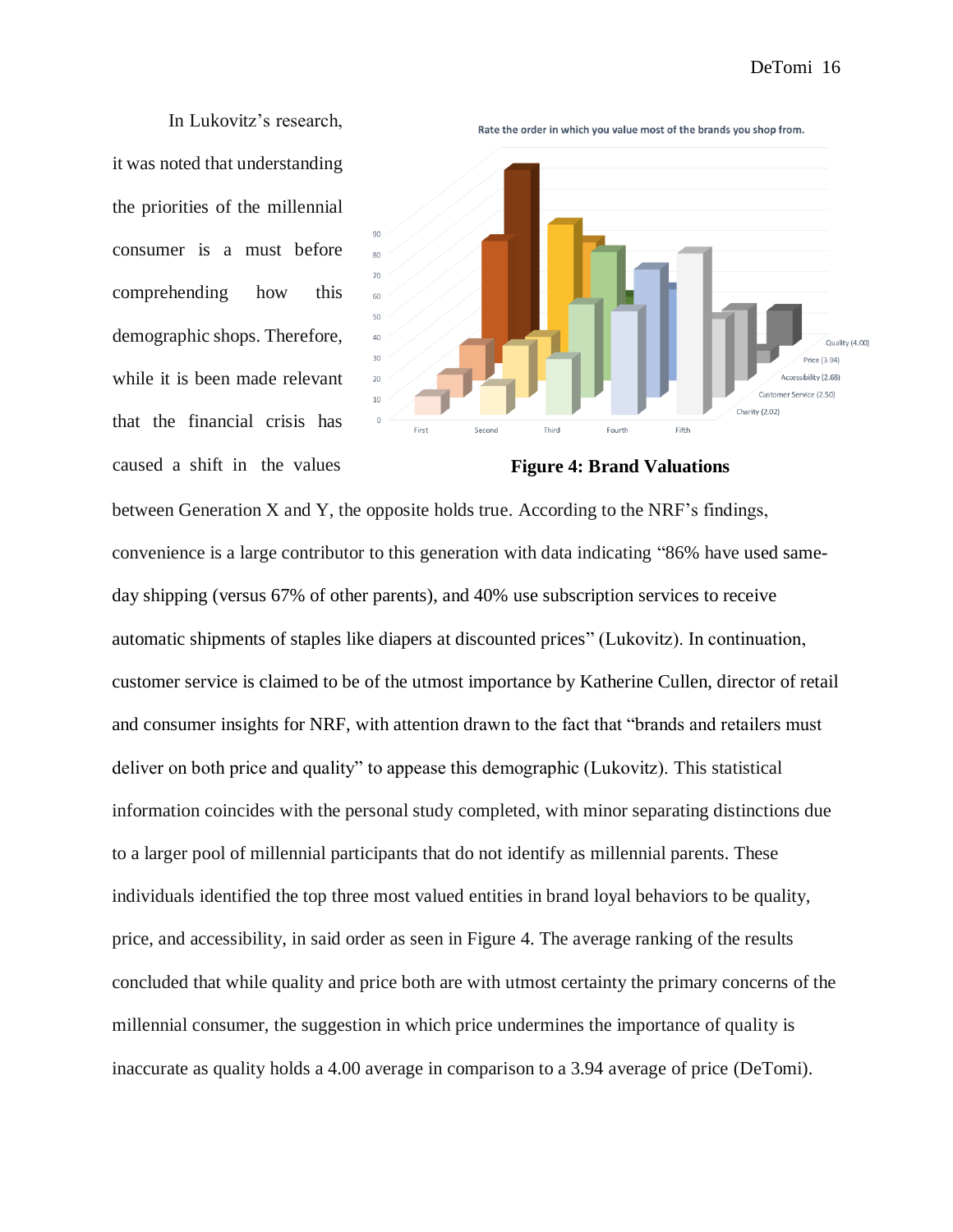Customer service, while important to the consumer, holds vital importance on the marketing end as well. According to Larry Alton, an independent business consultant specializing in social media trends and entrepreneurship, "[r]esearch shows that customer acquisition costs 5 to 25 times more than retention does" in correspondence with a Harvard Business Review article. Nevertheless, if you have a strong retention rate, the cost of marketing diminishes due to a loyal consumer base. Alton goes on to attribute that in order to make this happen one must provide the best possible customer experience. In fact, 89% of customers will readily switch brands due to a bad customer experience indicating that the majority of customer losses are due to "service-related problems," not cost (Alton). However, while numbers may attribute to customer retention, there are more qualities a brand must take into consideration to keep consumers interested.

This ideology is represented in the study's findings as well. Of the 184 participants, 76.63% indicated that they prefer receiving an experience-based purchase, such as a trip, in comparison to a physical product, like a phone (DeTomi). This means that millennials gage a product or service by what they experience after receiving a product or service rather than solely judging a product on its performance. This idea leaves marketers, who are primarily grouped in older generations such as the Baby Boomers and Gen X, with a challenge as they have to learn to adjust to this new demographics needs as a consumer.

Fortunately, one company is doing it right. To many, Starbucks holds the key to success in the experiential marketing industry. In fact, it even has a national bestseller book about it: *The Starbucks Experience: 5 Principles for Turning Ordinary into Extraordinary* by Joseph A. Michelli. However, this should not come as much of a shock due to the fact that the shop's value has increased 5,000% since 1992, shortly after its beginnings (Michelli, 4). The idea behind it all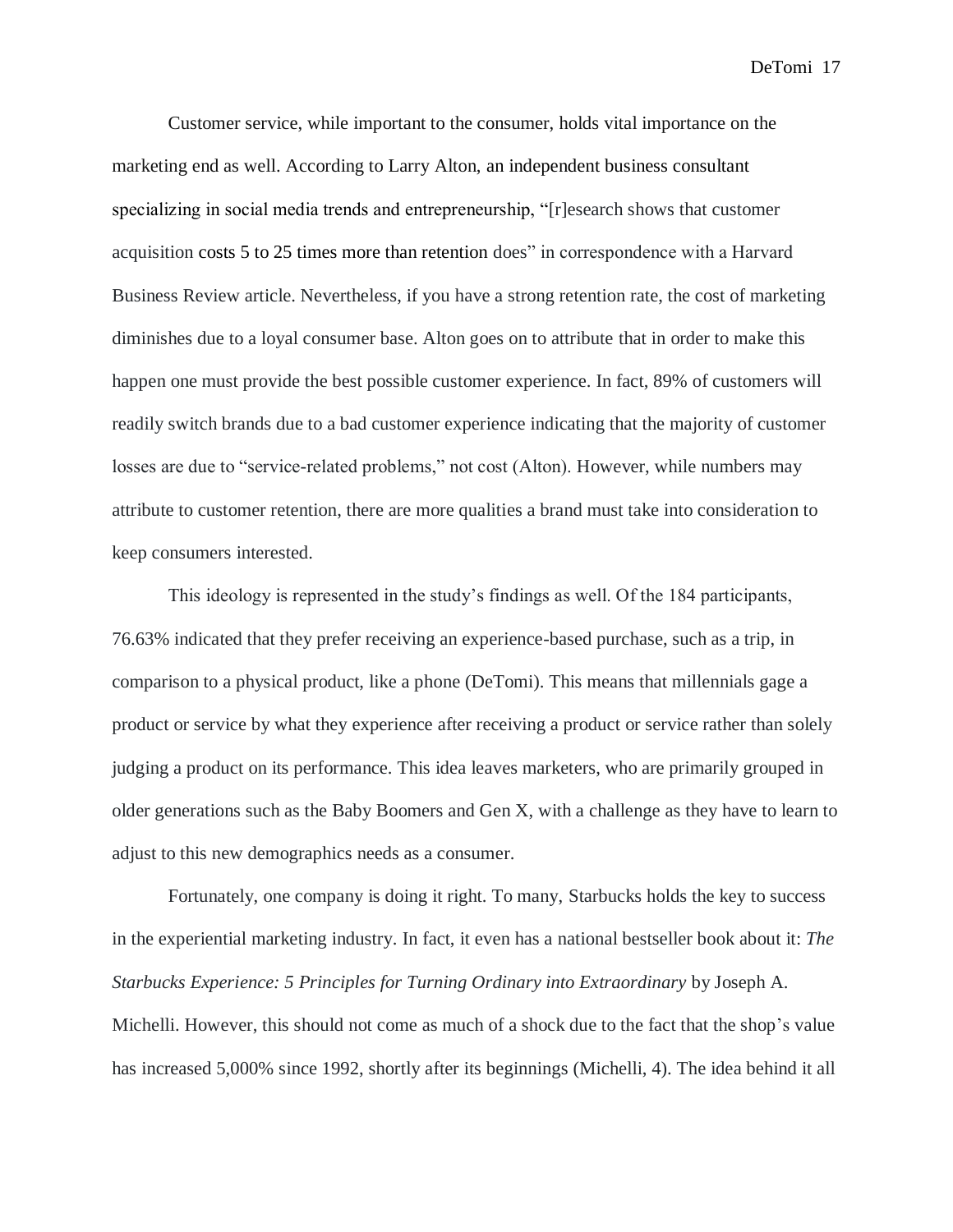began with Howard Shultz, former CEO and recently retired chairman, who once asked himself, "'What would happen if you took the quality coffee bean tradition of Starbucks and merged it with the charm and romance of the European coffeehouse?' His answer: 'Starbucks could transform the traditional American coffee experience from the ordinary to the extraordinary'" (Michelli, 2).

Nevertheless, there is a reason Starbucks stands out from your typical coffee house. For one, they certainly have an exceptional understanding of the consumer marketplace. For example, rather than spending money on advertising, they are more focused on training initiatives to ensure quality customer service and interaction (Michelli, 8). This is an important piece of information due to the fact that the coffee chains primary target audience and loyal consumers represent a large portion of the Millennial Generation. As of 2017, the primary target audience of Starbucks were those aged between twenty-five to forty, acquiring forty-nine percent of its business. Closely following, those aged eighteen to twenty-four acquire a total of forty percent of sales, showing their marketing strategy resonates with that of the millennial cohort (Alam). Nevertheless, millennials tend to be skeptical toward advertising techniques. Research has shown that instead of listening to the messages sent through advertisers, millennials will use their resources such as word of mouth recommendations through friends, or social networking review sites to decide whether or not a product is worth purchasing (Newman). Regardless, this is a game changer for marketers who need to revise how to reach this demographic. Starbucks' marketing team, on the other hand, is ahead of the game.

Due to their focus on a well-trained team of individuals, Starbucks truly understands creating memorable experiences that will not only retain customers but in the long run generate loyal customers. These experiences can be anything small from placing a name on the cup,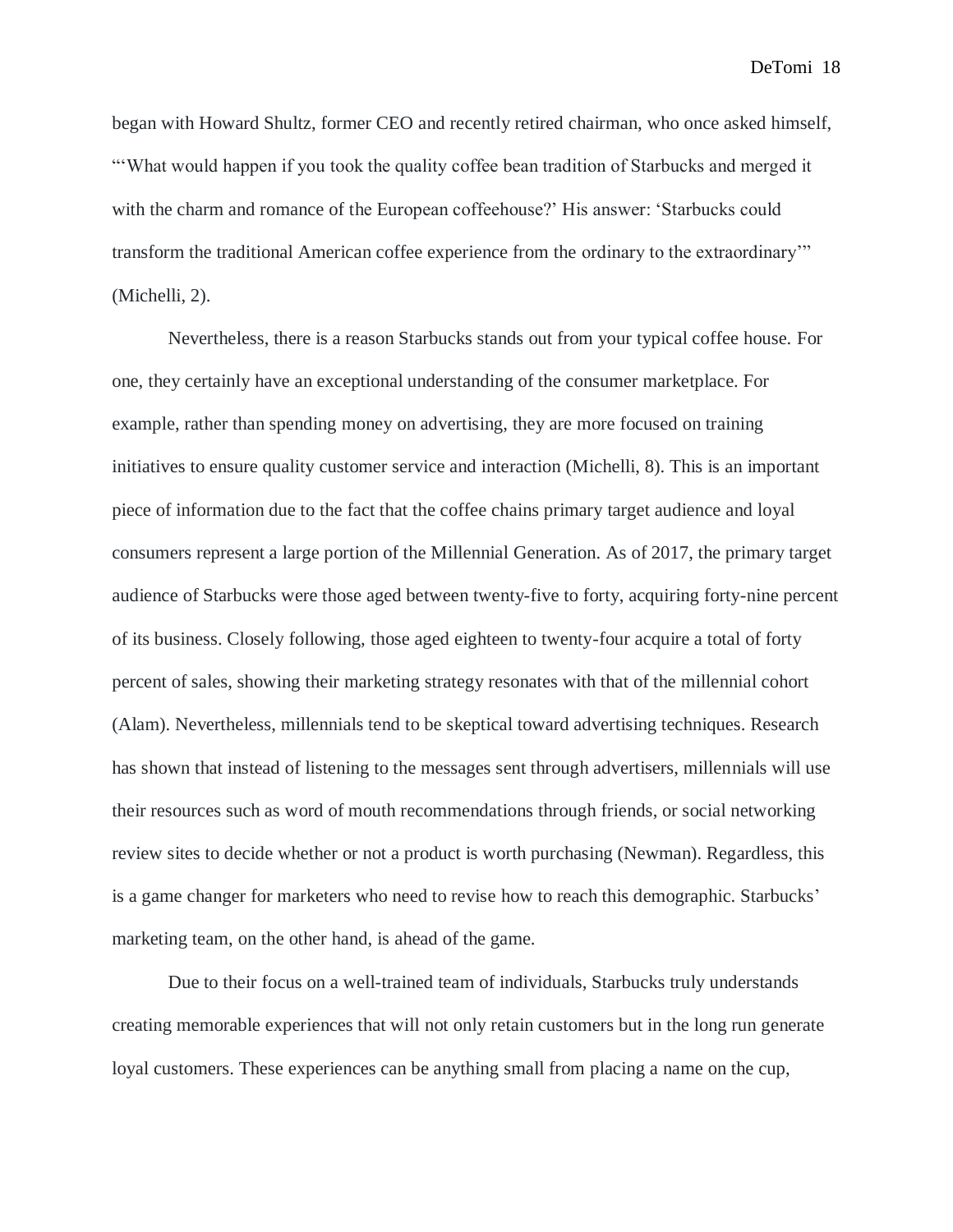having an order remembered, or even saving one's life. One day, a distressed woman who had never been to a Starbucks struggled to choose her order and impulsively ordered a plain coffee. However, the barista, in turn, asked if she wanted something else in which the lady confessed she was overwhelmed and confused to the point in which she was on the verge of tears. The barista then took her training underway and whipped her up a Toffee Nut Latte, on the house, that she was certain she would enjoy. The customer was thrilled and left with a completely different vibe. Days later, a bouquet of flowers had arrived at the shop with a note explaining how this distressed woman was in a very dark moment, and that the staff at this Starbucks truly made her day and in turn saved her life (Michelli, 26).

This barista's story is an example of Starbuck's "Connect, Discover, Respond" approach in which employees make an effort to get to know their customers and ensure quality service in every customer interaction (Michelli 25). In a different Starbucks location in California, a few baristas noticed a large number of deaf customers who came in to order coffee. These baristas took the time out of work to take American Sign Language (ASL) classes so that they could better communicate with the deaf population. In turn, this has resulted in Starbuck's accumulating a large and loyal deaf population beyond that of California (Michelli, 38). In fact, Starbucks has recently opened its first all-deaf signing store in Washington D.C. "where 24 deaf, hard-of-hearing and hearing employees run the shop using ASL" (Siegel). While these are only a few prominent examples in which Starbucks has proven its effects on customer understanding, it truly goes to show that "[Starbucks is] not in the coffee business serving people, but in the people business serving coffee" (Michelli, 28). As it has been elaborated, it is not always about the product that derives a purchase, but it is the environment that flourishes ones return.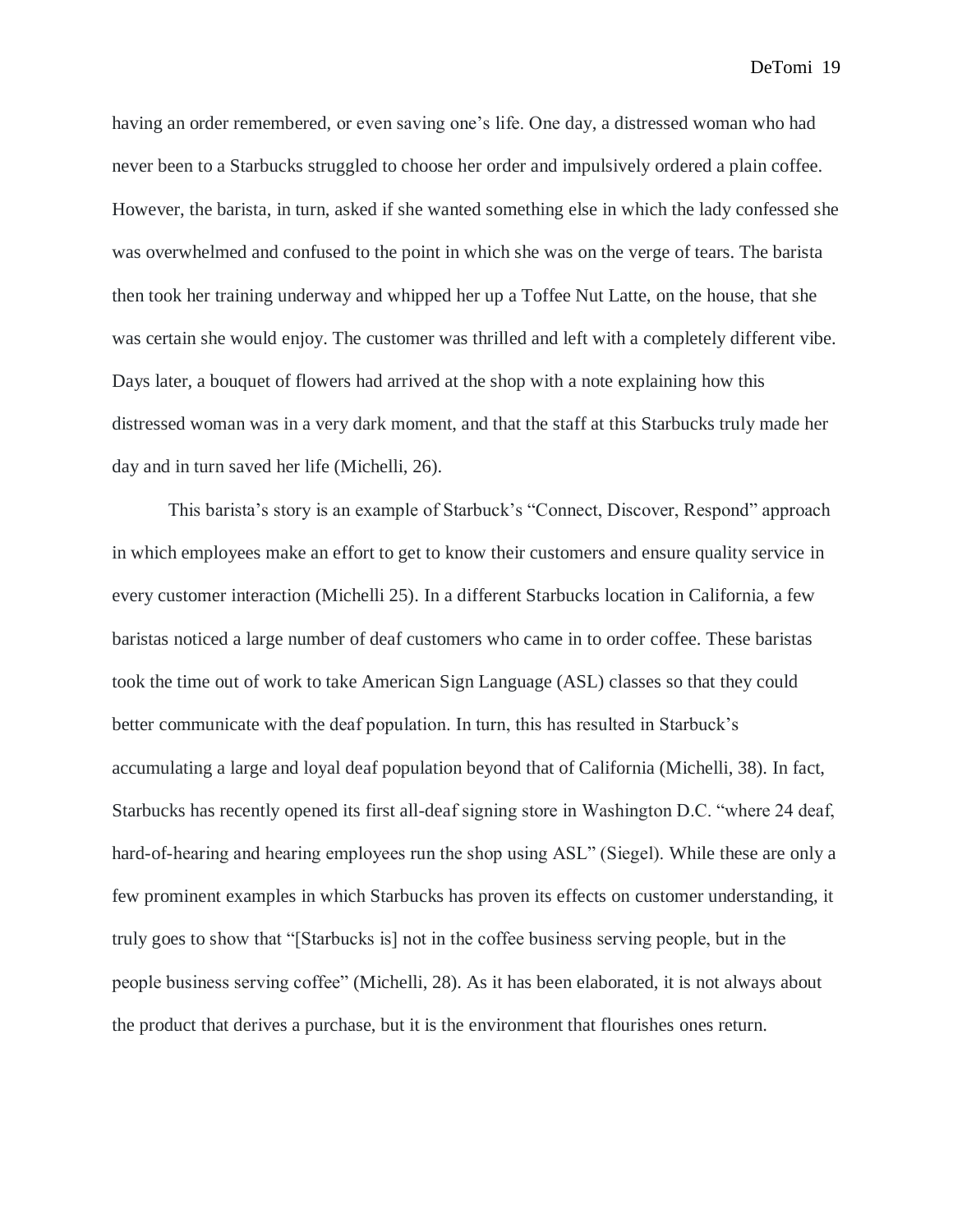However, just because a company is successful at promoting good experiences does not mean it makes up for poor quality. As illustrated in Figure 4, it is clearly evident that the millennial cohort values quality above all other brand attributes (DeTomi). This too so happens to be one of Starbucks leading principles, which perhaps effects the loyal standing millennials have with the coffee chain. To ensure their coffee met its label of "the freshest coffee on the market," the Starbucks team devoted several years and countless innovations to ensure their coffee could be transmitted across the world, without losing its quality. In order to do so, they improved packaging materials as well as implemented a seven-cent valve that releases aromatic gas, a gas that defines coffee's freshness. Nevertheless, this resulted in the loss of several suppliers who were unable to meet the demands of the company. However, no matter the hurdles that were crossed, the passion behind maintaining the quality of coffee that tastes the same at any store location across the globe, did not deter Starbucks from their vision of coffee that could withstand a short-lived shelf life (Michelli 60, 61). It also is important to note that a seven-scent packaging investment is not the only reason Starbucks coffee is rich in its quality. According to Michelli, Starbucks pays an average of \$1.26 per pound more than its rivals (160). Therefore, in comparing the price between a small black coffee at Dunkin' and a tall (small) black coffee at Starbucks, it is surprising to find that the *quality* coffee of Starbucks costs the *same* as the coffee at Dunkin' at \$1.95 when viewing the mobile apps.

With a company like Starbucks that has a net worth of \$30 Billion Dollars (Dennison), it would be expected that they put their money to good use. Through the use of Corporate Social Responsibility (CSR), Starbucks does just that. According to the University of Edinburgh in Scotland, "CSR aims to ensure that companies conduct their business in a way that is ethical. This means taking account of their social, economic and environmental impact, and consideration of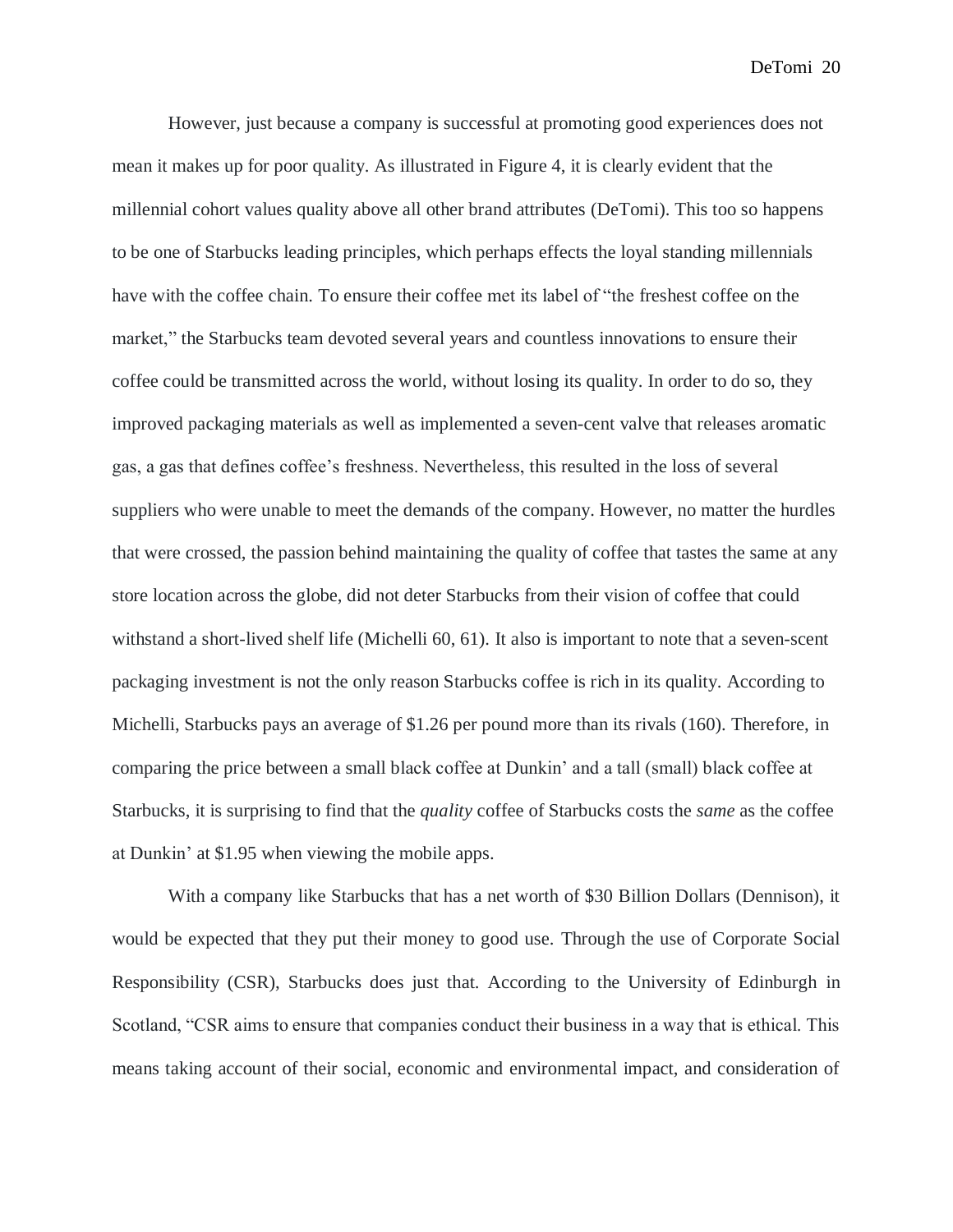human rights" (What is). In fact, Starbucks mission statement even alludes that they have "affected our neighborhood[s] and communities" (Michelli 4) by stating they "contribute positively to our communities and our environment" (Michelli 153). This may allude to why the coffee chain has such a large consumer base. Perhaps people like to associate themselves with good behavior because it creates an easy avenue to feel a positive connection with a socially conscious company *if* you create business with them. In doing this, one is then contributing to their cause making the consumer feel socially responsible as well.

While there are several examples in which Starbucks is socially responsible, there are three that stand out. The first revolves around wind energy in which the company's leaders have initiated a plan to replace five percent of the company's emissions with renewable wind energy. This is despite the fact that it would cost half as much if they were to stick solely to coal power. In doing so, they are helping the environment by cutting carbon dioxide emissions by two percent and are focused on giving back to the environment, rather than saving a profit (Michelli 31). Secondly, Sheeba Oriko, a Starbucks partner working in the Information Technology (IT) department, who applied to the corporate headquarters because of their socially conscious efforts, has proven to be a strong addition to the Starbucks team. Originally from East Africa, Oriko was familiar with the water epidemic of her homeland and the devastating impact it has on its people. Therefore, with her passion and understanding of the topic at hand, she and the leaders of Starbucks were able to work on providing clean water to children via their Ethos™ water brand. Therefore, when purchasing an Ethos™ water bottle at a local Starbucks location, a portion of the profit is given as charity (Michelli 158). As explained previously, if someone is at a Starbucks location and understands that the Ethos™ water bottle profits benefit those in need, it is probable that they would be more inclined to purchase the water with their coffee or meal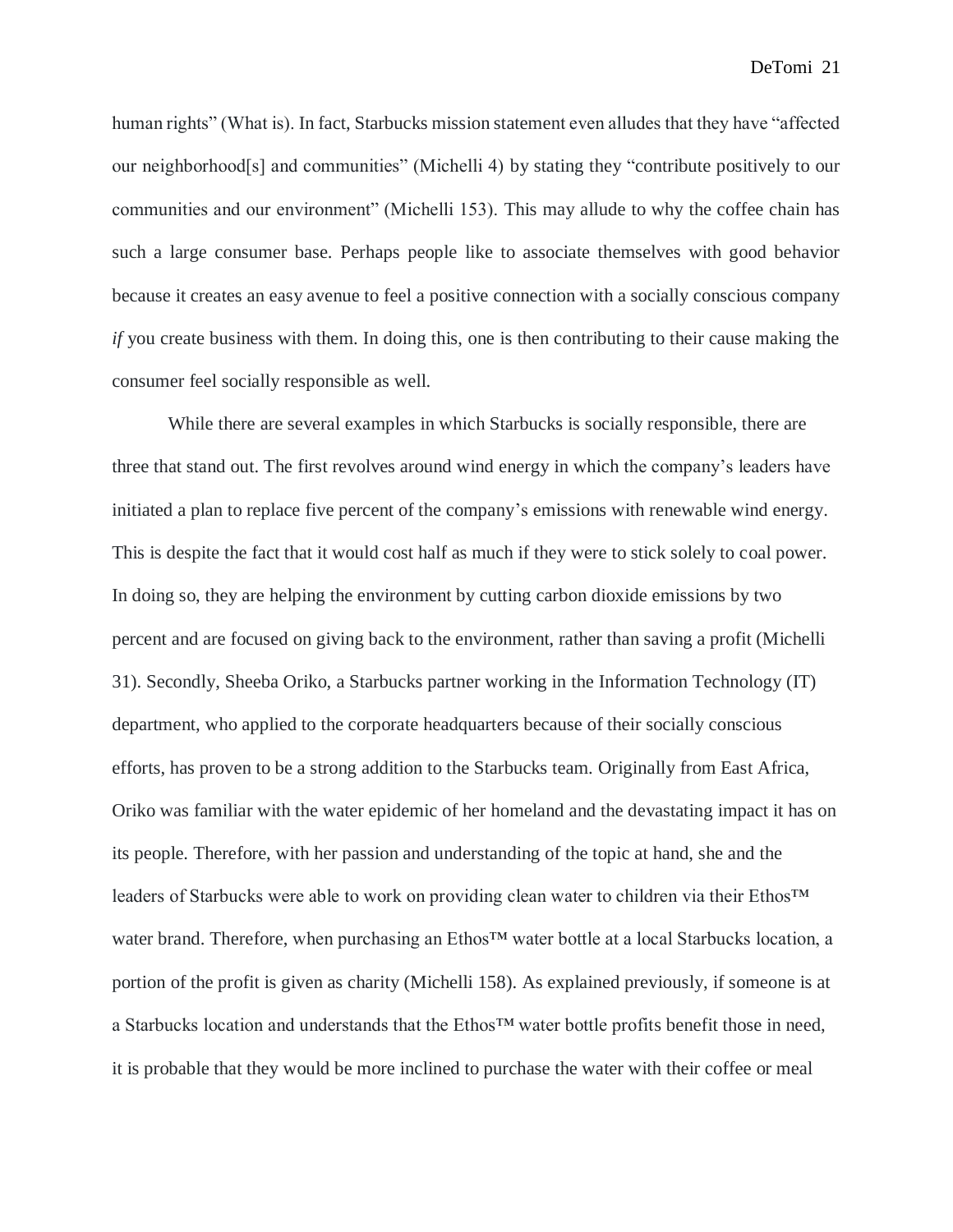than if they were unaware of its mission. This coincides with the previously mentioned personal study titled "Measuring Consumer Habits in Generation Y" that found 68.48% of millennials are more willing to purchase a product if it in turn supports a cause while only 9.78% disagreed (DeTomi).

The last major socially responsible attribution that Starbucks has done is by inventing paper cups that include ten percent recycled materials in an effort to contribute to environmental concerns. (Michelli 73). However, this book was written in 2007 and their environmental pursuits have not ended. This year, it was announced that the coffee chain would abandon its use of plastic straws, especially after viral videos have shown the impacts on marine wildlife. In turn, these straws will be replaced with sippy cups that will decrease the harm to the wildlife. While this won't take full effect until 2020 and does not eliminate the full use of plasticware, it is taking an initiative to promote change in revamping our environment, especially when it is estimated that there will be more plastic than fish in the ocean by the year 2050 at our current rate (Nace). Nevertheless, these initiatives are among many of Starbucks socially responsible campaigns which resonate with millennials' desire for social and environmental change (Shanks). This is important because "[p]eople prefer to do business with and work for socially conscious companies" and "companies that focus on environmental impact typically are valued up to five percent higher than comparable organizations without that focus" (Michelli 155). This evaluation not only provides the company with a larger profit to continue its efforts, but also creates a loyal consumer base who consciously chooses to continue business in order to invest themselves in the company's cause. In fact, an individual who does not drink coffee began volunteering at Starbucks' volunteer events simply because of their support to the chains mission (Michelli 73, 74). Nevertheless, in analyzing the previous material, it is evident that brand loyal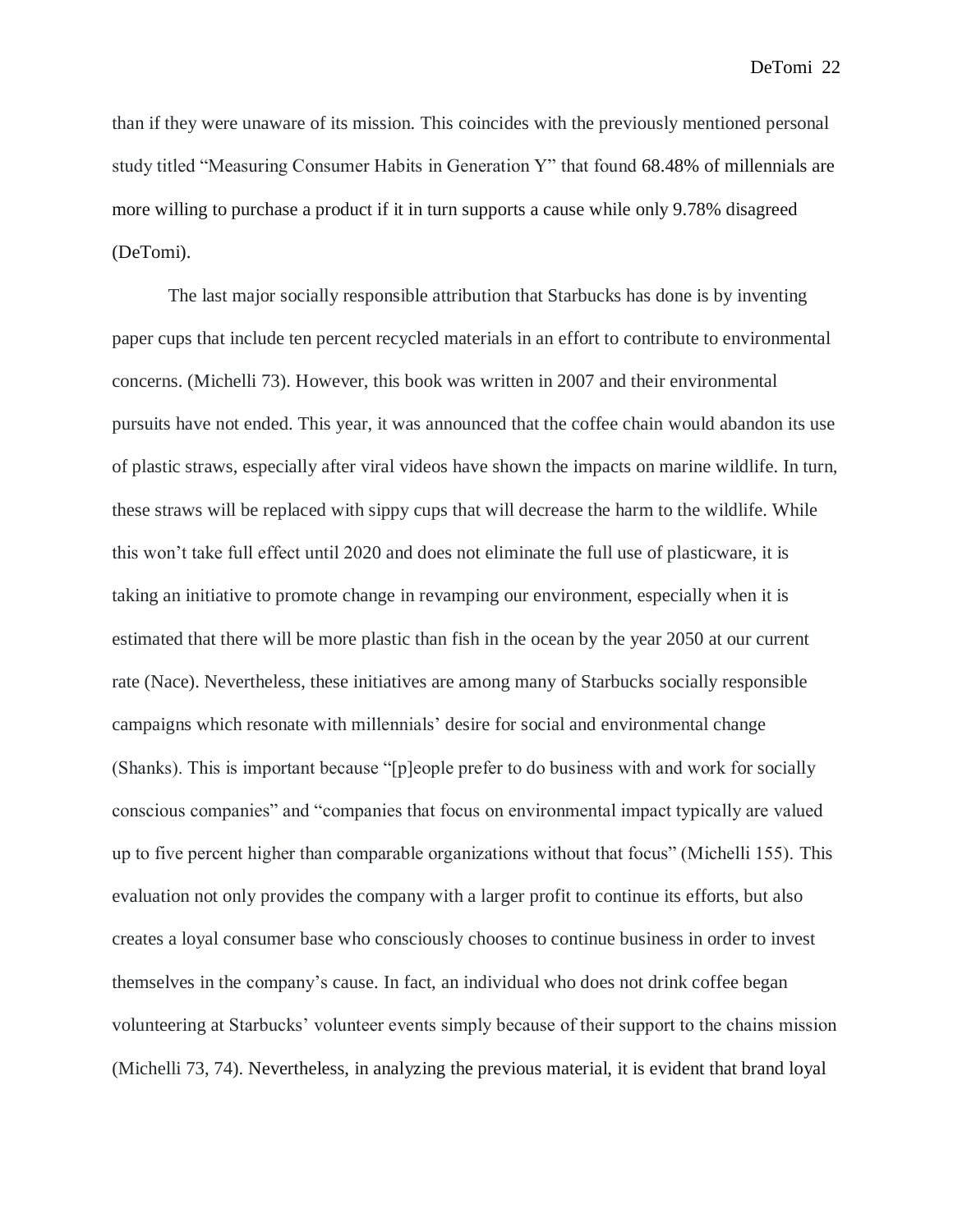millennials *choose* to be loyal based on the experience that they are provided in terms of both satisfaction and social activism.

While it has been argued time and time again that brand loyalty has been deconstructed by millennials, it is only fair to claim the opposite. It may be true that millennials have reshaped the values in which created the Gen X vision of brand loyalty, but as time and technology advance and new generations arise, so does the ideology behind brand loyalty. The shift between quality driven loyalty and experience-based loyalty not only has impacted the relationship between consumers and brands but has paved the way for a greener future lead by the millennial cohort. It is important to remember that while this is the current future of brand loyalty, it will only continue to evolve on a generational basis. However, this shift will only become more evident day by day as marketers continue to re-gage their target audiences.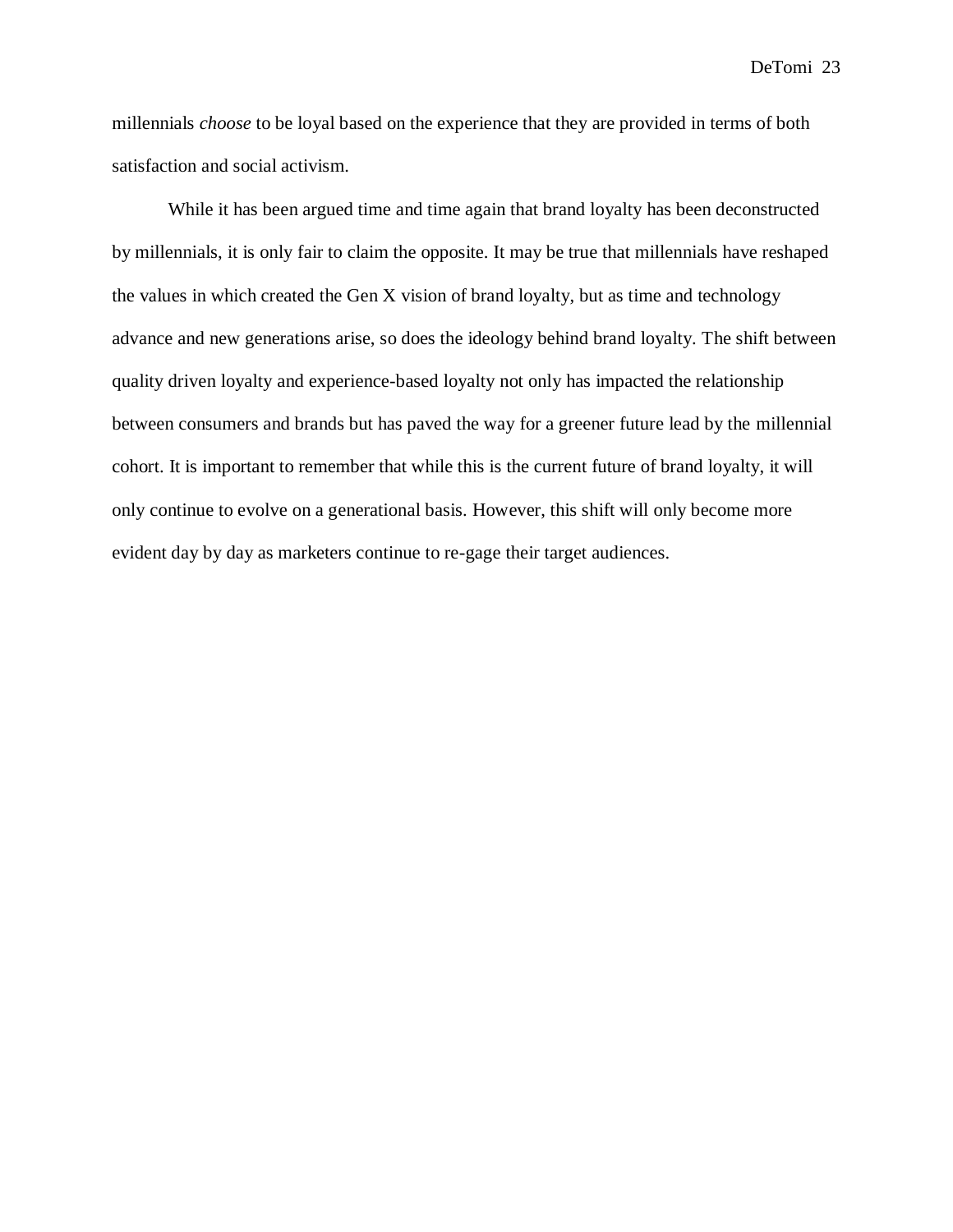## Works Cited

- Alam, Afraz. "What Are The Different Target Audiences For Starbucks." *TECHFEE*, Techfee, 9 Aug. 2018, techfee.com/different-target-audiences-for-starbucks/.
- Alton, Larry. "How to Create Brand Loyalty Through Customer Experience." *Inc.com*, Inc., 11 Dec. 2017, www.inc.com/larry-alton/how-to-create-brand-loyalty-through-customerexperience.html.
- Amadeo, Kimberly. "The Great Recession of 2008: What Happened, and When?" *The Balance*, www.thebalance.com/the-great-recession-of-2008-explanation-with-dates-4056832.
- Andrews, Evan. "Who Invented the Internet?" *History.com*, A&E Television Networks, 18 Dec. 2013, www.history.com/news/who-invented-the-internet.
- Baird, Nikki. "Brand Authenticity: Is It Really That Complicated?" *Forbes*, Forbes Magazine, 3 Aug. 2018, www.forbes.com/sites/nikkibaird/2018/08/03/brand-authenticity-is-it-reallythat-complicated/#3f5635c2481e.
- Comiteau, Jennifer. "When Does Brand Loyalty Start?" *Adweek*, Adweek, 24 Mar. 2003, www.adweek.com/brand-marketing/when-does-brand-loyalty-start-62841/.
- DeMers, Jayson. "Is The Concept Of Brand Loyalty Dying?" *Forbes*, Forbes Magazine, 9 June 2017, www.forbes.com/sites/jaysondemers/2017/06/09/is-the-concept-of-brand-loyaltydying/#19aba4b15b52.
- Dennison, Sean. "How Much Is Starbucks Worth?" *GOBankingRates*, Sections Best Brokers 2018, 26 June 2018, www.gobankingrates.com/making-money/business/how-much-isstarbucks-worth/.
- DeTomi, Maggie. Personal Interview. 2 October 2018.
- DeTomi, Ryan. "Measuring Consumer Habits in Generation Y." Survey. 18-31 Oct. 2018.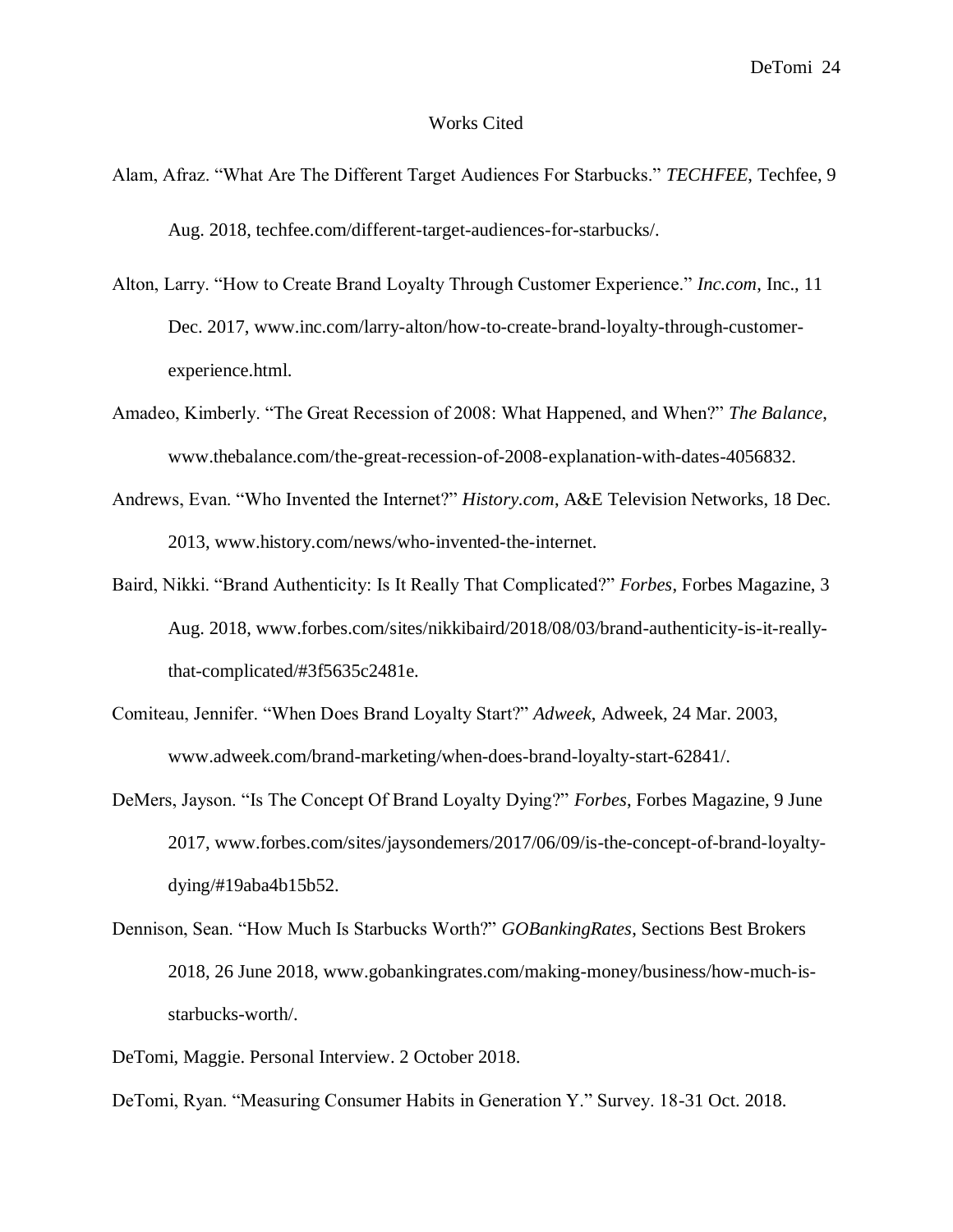- Fry, Richard. "Millennials Expected to Outnumber Boomers in 2019." *Pew Research Center*, Pew Research Center, 1 Mar. 2018, www.pewresearch.org/fact-tank/2018/03/01/ millennials-overtake-baby-boomers/.
- Gazdik, Tanya. "Amazon, Google, Apple Tops In Consumer Loyalty." *08/29/2013*, 12 Sept. 2018, www.mediapost.com/publications/article/325030/amazon-google-apple-tops-inconsumer-loyalty.html.
- "The Generations Defined." Pew Research Center, 8 May 2015, www.pewresearch.org/facttank/2018/04/11/millennials-largest-generation-us-labor-force/ft\_15-05-

11\_millennialsdefined/.

- Hartmans, Avery. "15 Fascinating Facts You Probably Didn't Know about Amazon." *Business Insider*, Business Insider, 23 Aug. 2018, www.businessinsider.com/jeff-bezos-amazonhistory-facts-2017-4.
- "Information Age." *Merriam-Webster*, Merriam-Webster, www.merriamwebster.com/dictionary/Information%20Age.
- Investopedia. "Brand Loyalty." *Investopedia*, Investopedia, 3 Aug. 2018, www.investopedia.com/terms/b/brand-loyalty.asp.
- Kazek, Kelly. "Whatever Happened to S&H Green Stamps? Here's the Story with Vintage Photos." *AL.com*, AL.com, 25 Apr. 2016, www.al.com/living/index.ssf/2016/04/ whatever\_happened\_to\_sh\_green.html.
- Kestenbaum, Richard. "This Is How Millennials Shop." *Forbes*, Forbes Magazine, 14 June 2017, www.forbes.com/sites/richardkestenbaum/2017/06/14/this-is-how-millennialsshop/#63de6b6f244c.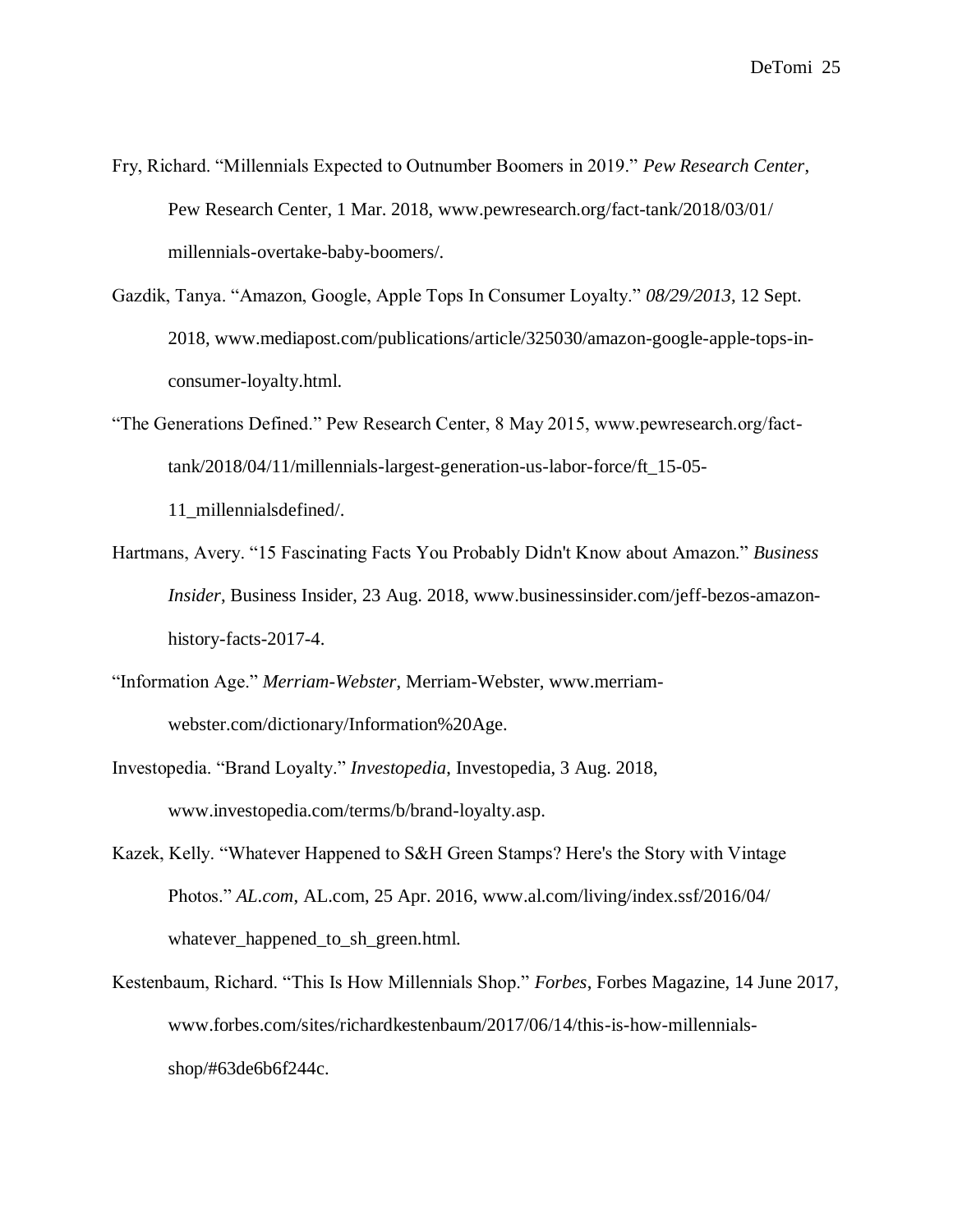- Khamwon, Anon, and Suthasinee Niyomsart. "Brand Love, Brand Loyalty, and Word of Mouth: a Case of Airasia." *Research Gate,* https://www.researchgate.net/publication/304469268 \_brand\_love\_brand\_loyalty\_and\_word\_of\_mouth\_a\_case\_of\_airasia
- Kruger, Liezl-Marié, and Melanie Wiese. "Parental Influence On Consumer and Purchase Behaviour of Generation Y." *African Journals Online: Journal of Consumer Sciences,* https://www.ajol.info/index.php/jfecs/article/view/143706
- Loechner, Jack. "Brand Loyalty Not A Millennial Trait." *03/20/2018*, www.mediapost.com/publications/article/316190/brand-loyalty-not-a-millennialtrait.html.
- Logsdon, Brandon. "Surprise! Millennials Say Discounts Matter More Than Brands." *CMO.com by Adobe: Digital Marketing Insights, Expertise and Inspiration – for and by Marketing Leaders*, 2016, www.cmo.com/opinion/articles/2015/12/23/surprise-millennials-saydiscounts-matter-more-than-brands-.html#gs.HcDLrXI.
- Lukovitz, Karlene. "Millennial Parents Are More Brand-Loyal Than Other Parents." *08/29/2013*, 1 May 2018, www.mediapost.com/publications/article/318573/millennial-parents-aremore-brand-loyal-than-other.html.
- Markelz, Michelle. "Why You Should Be Marketing to Gen X." *American Marketing Association*, www.ama.org/publications/eNewsletters/Marketing-News-Weekly/Pages/why-you-should-be-marketing-to-gen-x.aspx.

"Marketing to Millennials 2017." *Fluent*, www.fluentco.com/wpcontent/uploads/2017/03/Fluent\_MarketingtoMillennials\_2017.pdf.

McEachern, Alex. "A History of Loyalty Programs, and How They Have Changed." *Smile.io*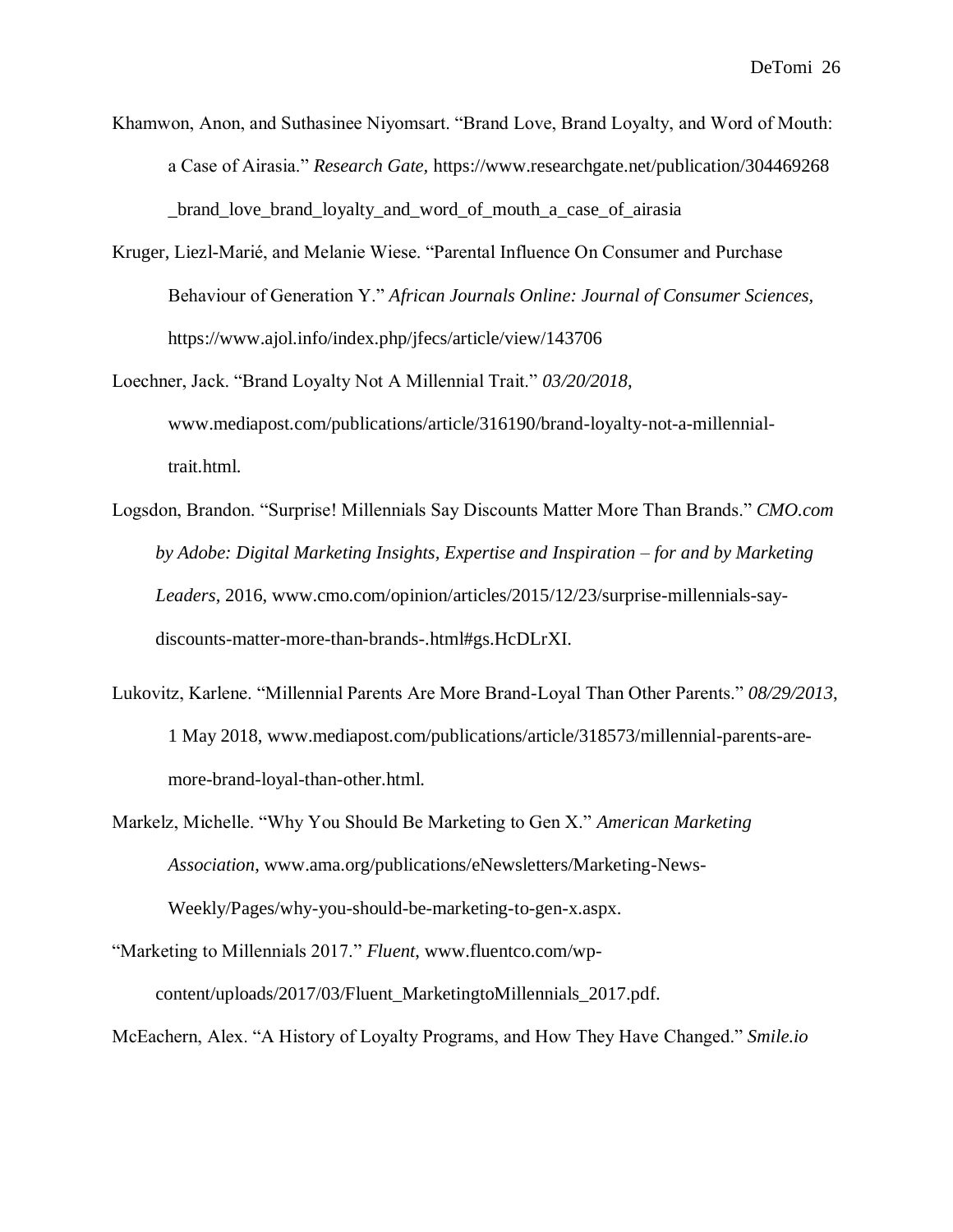*Blog - Rewards, Loyalty, Psychology, Referrals, & VIP Insight*, 2018, blog.smile.io/ahistory-of-loyalty-programs.

Merrill Edge. *Merrill Edge*. 2017, *Merrill Edge*,

olui2.fs.ml.com/Publish/Content/application/pdf/GWMOL/Merrill\_Edge\_Report\_Fall\_201 7.pdf.

- Michelli, Joseph A. *The Starbucks Experience: 5 Principles for Turning Ordinary into Extraordinary*. McGraw-Hill, 2007.
- "Millennials and Brand Loyalty: A Complicated Affair." *Marketing Charts*, 2 Jan. 2015, www.marketingcharts.com/brand-related-41522.
- Nace, Trevor. "Starbucks To Ditch Plastic Straws -- Will It Actually Help The Environment?" *Forbes*, Forbes Magazine, 10 July 2018, www.forbes.com/sites/trevornace/2018/07/10/starbucks-to-ditch-plastic-straws-worldwidefor-adult-sippy-cups/#3de68530c9eb.
- Newman, Daniel. "Research Shows Millennials Don't Respond To Ads." *Forbes*, Forbes Magazine, 9 Mar. 2016, www.forbes.com/sites/danielnewman/2015/04/28/researchshows-millennials-dont-respond-to-ads/#646b727b5dcb.
- Peterson, Hayley. "Jimmy John's CEO Is under Fire for Photos Showing Him Allegedly Hunting Big-Game Animals." *Business Insider*, Business Insider, 4 Aug. 2015, www.businessinsider.com/jimmy-johns-ceo-under-fire-for-alleged-hunting-photos-2015- 8.
- "Prime Air." *Amazon*, Amazon, www.amazon.com/Amazon-Prime-

Air/b?ie=UTF8&node=8037720011.

"Reports - Demystifying Brand Loyalty Among Baby Boomers: Research Report." *CrowdTwist*,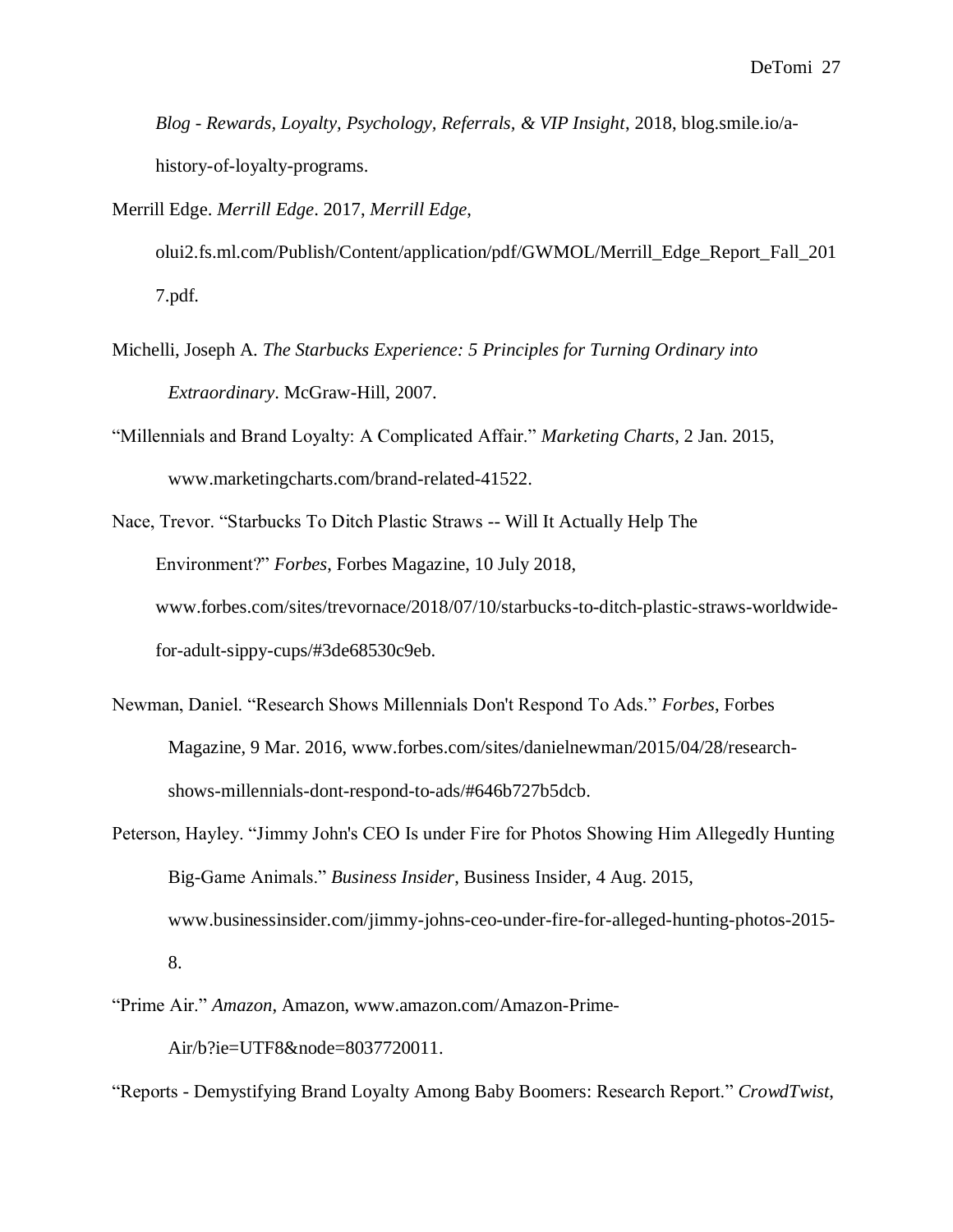resource-center.crowdtwist.com/i/776802-demystifying-brand-loyalty-among-babyboomers-research-report/5.

- Schroeder, Jules. "How To Tap Into The Millennial \$200 Billion Buying Power With Social Media." *Forbes*, Forbes Magazine, 1 Nov. 2017, www.forbes.com/sites/julesschroeder/ 2017/10/31/how-to-tap-into-the-millennial-200-billion-buying-power-with-socialmedia/#59d3e44e1161.
- Shanks, Colin. "What Starbucks Can Teach Us about Marketing to Gen Y." *Kaleidoscope*, 8 Feb. 2017, www.thinkkaleidoscope.com/blog/marketing-to-gen-y/.
- Siegel, Rachel. "Starbucks Opens First U.S. Sign Language Store with Murals, Tech Pads and Fingerspelling." *The Washington Post*, WP Company, 23 Oct. 2018, www.washingtonpost.com/business/2018/10/23/starbucks-opens-first-us-sign-languagestore-with-murals-tech-pads-fingerspelling/?noredirect=on&utm\_term=.3b0539466f15.
- Statista. "U.S. Amazon Prime User Age Distribution 2017 | Statistic." *Statista*, 2017, www.statista.com/statistics/304940/amazon-prime-us-age-distribution/.
- St. Louis, Molly. "Here's Why Millennials Are Ignoring Your Brand (And What to Do About It)." *Inc.com*, Inc., 19 May 2017, www.inc.com/molly-reynolds/heres-why-millennialsare-ignoring-your-brand-and-what-to-do-about-it.html.
- Vanian, Jonathan. "Amazon Has Over 100 Million Prime Members." *Fortune*, 2018, fortune.com/2018/04/18/amazon-prime-members-millions/.
- "What Is Corporate Social Responsibility?" *The University of Edinburgh*, 3 July 2017, www.ed.ac.uk/careers/your-future/options/occupations/csr/what-is-csr.
- White, John. "Brand Loyalty Is Not Dead (It Merely Shifted)." *Inc.com*, Inc., 25 Aug. 2017, www.inc.com/john-white/brand-loyalty-is-not-dead.html.